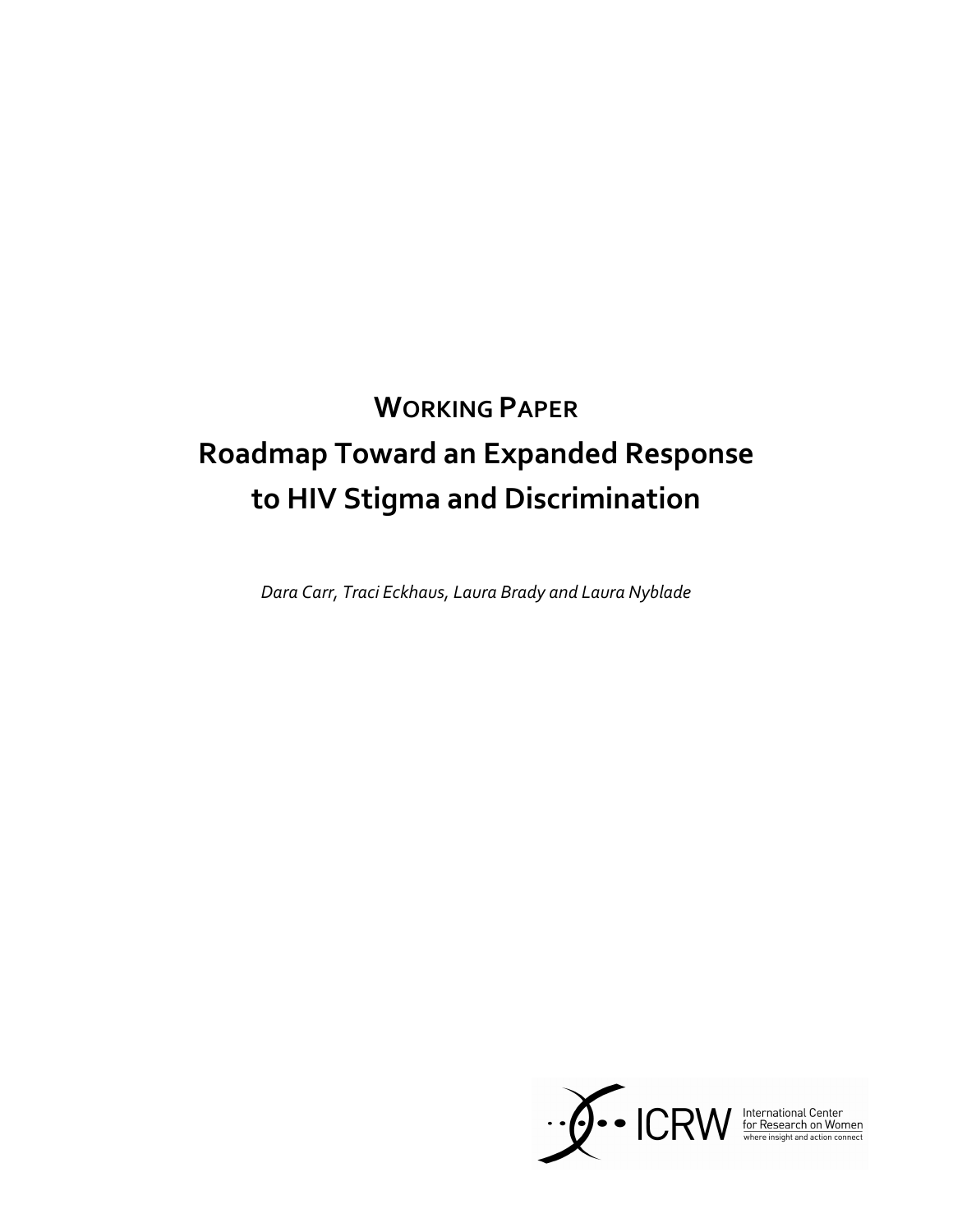# Acknowledgments

The authors gratefully acknowledge the contributions of Ellen Weiss, Sandy Won and Anne Stangl. A special thank-you to the Department for International Development for funding this work and to Malcolm McNeil, Louise Robinson, Tim Shorten, Jen Marshall and Sally Chakawhata for their encouragement and support. This work is part of a broader initiative undertaken with Charlotte Watts and Cathy Zimmerman in the Department of Public Health and Policy of the London School of Hygiene and Tropical Medicine to model the impact of stigma on HIV and AIDS programs, with a focus on mother-to-child transmission of HIV. The initiative has been supported by the United Kingdom's Department for International Development.

This working paper was produced by the International Center for Research on Women as part of a joint project with the Department of Public Health and Policy of the London School of Hygiene and Tropical Medicine, with financial support from the United Kingdom government's Department for International Development.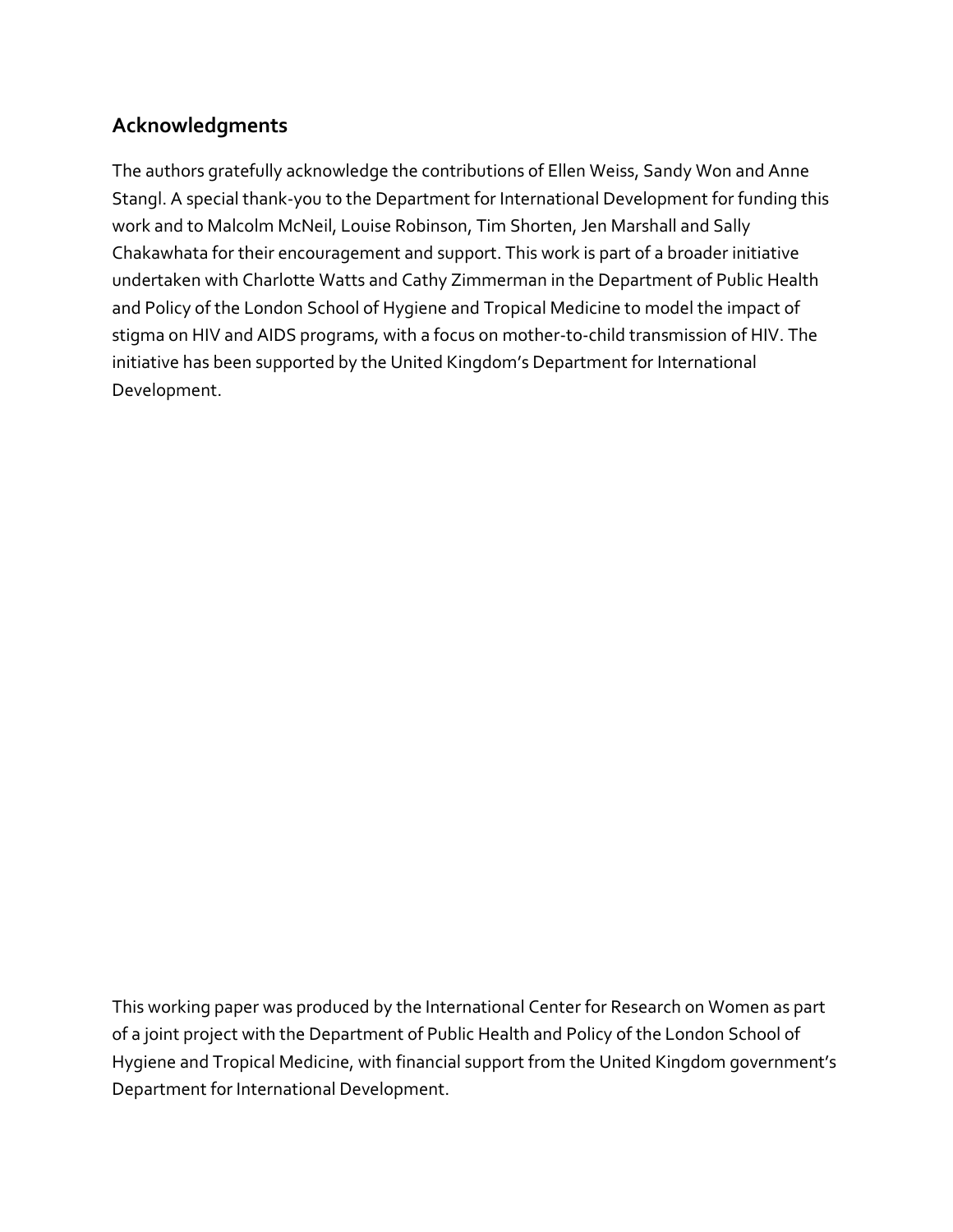# Contents

| <b>Executive Summary</b>               | 1            |
|----------------------------------------|--------------|
| Introduction                           | $\mathbf{2}$ |
| <b>Sources and Methods</b>             | 3            |
| <b>Key Findings</b>                    | 4            |
| <b>Evidence Base</b>                   | 4            |
| Programming                            | 6            |
| <b>Communications and Advocacy</b>     | 17           |
| Strengthen Capacity to Drive Expansion | 22           |
| Conclusion                             | 25           |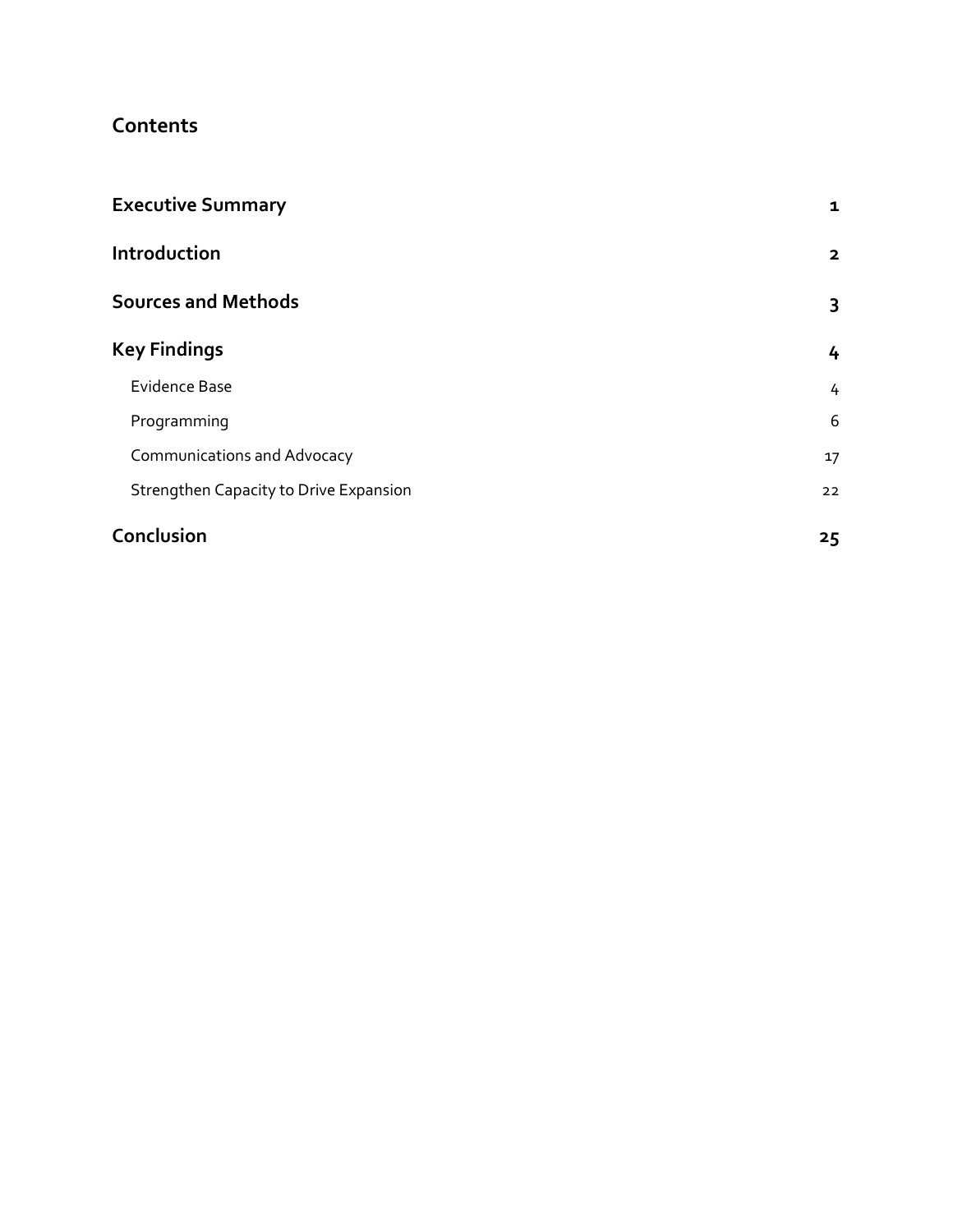## Executive Summary

Evidence from diverse countries suggests that expanding the response to stigma and discrimination could improve the duration and quality of life of people living with HIV, and optimize investments in HIV prevention, care and treatment. Yet a significant gap exists between the need for an expanded response and the scale and intensity of actions to date. To help bridge that gap, this paper documents and analyzes the facilitators that exist to support an expanded response and the barriers that need to be addressed if efforts to reduce stigma and discrimination are to be scaled up.

The paper draws primarily on a rapid scan of the field conducted from May to August 2009 consisting of in-depth interviews with 21 key informants representing networks of people living with HIV, the United Nations and donor agencies, academia, and nongovernmental organizations, and an online survey completed by 68 practitioners working on stigma reduction. Two other sources of data are a review of the literature on HIV stigma and discrimination and an international meeting held in Washington, D.C., in November 2008 to prioritize steps to galvanize global action to reduce HIV stigma and discrimination.

The facilitators and barriers cluster around four areas: evidence base, programming, communications and advocacy, and capacity strengthening. Although there is growing evidence on effective stigma reduction approaches, there is little cost-effectiveness data to help policy-makers prioritize stigma reduction in national plans. While there are tested tools for community and health care settings, their existence is not widely communicated to the field. Moreover, programs lack tools for addressing stigma experienced by multimarginalized groups, such as sex workers and injecting drug users. Although there have been legal reform successes, such as in Nepal and South Africa, greater advocacy is needed to counter discriminatory laws. Despite successful efforts led by networks of people living with HIV, there is a need to strengthen their capacity in leadership, evaluation, programming and evidencebased advocacy so that these groups can take on a larger role.

The findings from this analysis provide strategic direction for expanding the response to HIV stigma and discrimination. To move the field forward, donors, researchers, programmers and advocates need to work together to build the evidence base, promote tools and approaches and develop new ones as needed, mobilize actors to counter discriminatory laws and policies, and build capacity among key groups.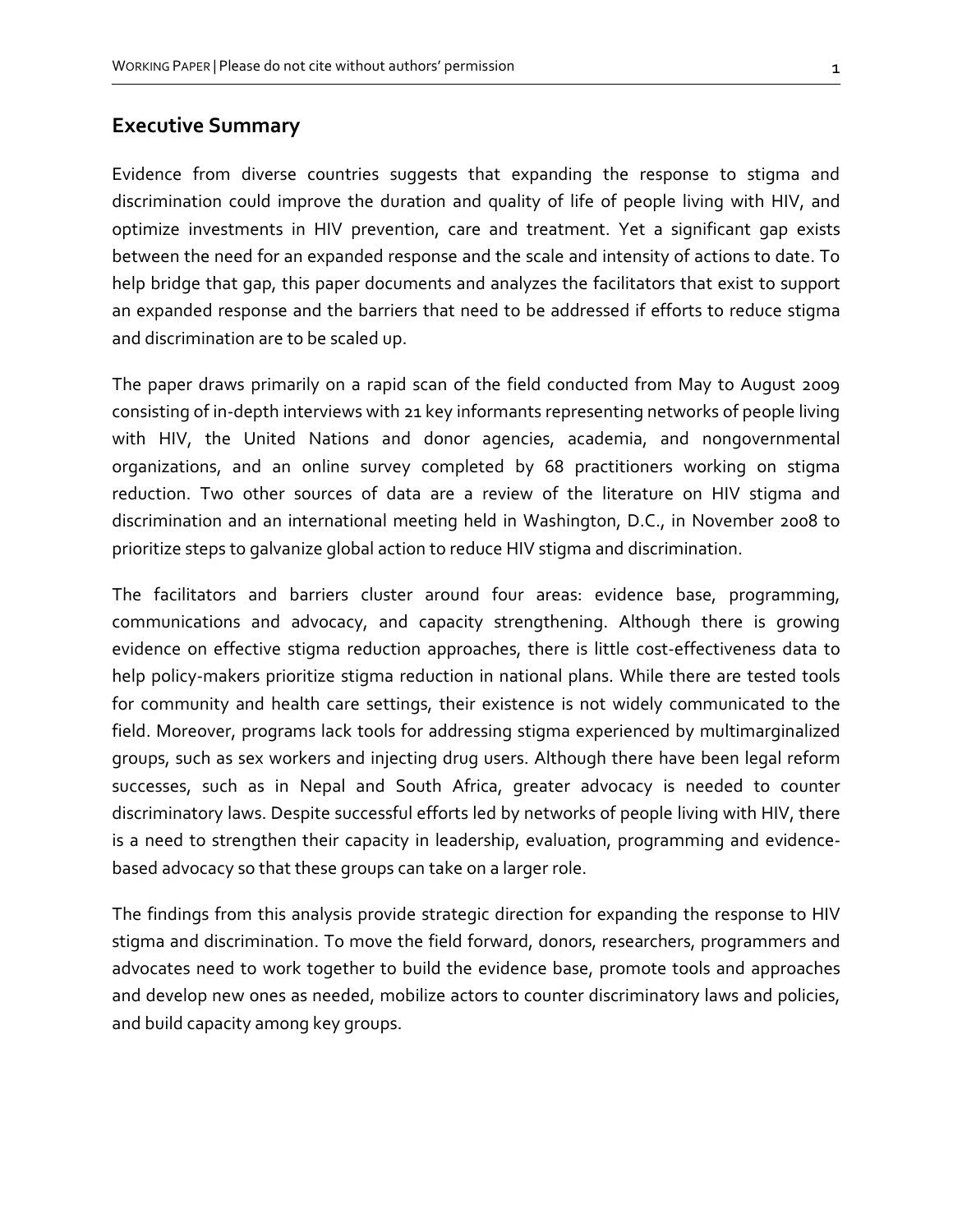## Introduction

Even where crucial services for HIV and AIDS are widely available, uptake is often lower than desired. Program managers in countries as varied as India, South Africa and Mexico have discovered that people living in fear and denial are less likely to adopt preventive behavior, come in for testing, disclose their serostatus to partners, and access care, treatment, and support. They have seen the lengths to which people will go to distance themselves from HIV, such as not seeking care until extremely ill, grinding pills into powder to conceal medication from loved ones, and traveling far from home and local gossip to visit health providers.

More than 20 years have elapsed since Jonathan Mann, the first head of the World Health Organization's Global Programme on AIDS, predicted the epidemic would be characterized by stigma, discrimination and denial, all of which would become as central as the illness itself.<sup>1;2</sup> Research has confirmed that stigma is globally prevalent, widely pervasive and highly damaging.<sup> $1/3-9$ </sup> Yet a significant gap exists between the need for an expanded response to stigma and discrimination and the scale and intensity of actions to date, most of which are small-scale or in a pilot phase. Thus, an important question is how to accelerate progress and close the gap. This paper responds to that question by documenting and analyzing the facilitators that exist to support an expanded response and the barriers that need to be addressed if efforts to reduce stigma and discrimination are to be scaled up.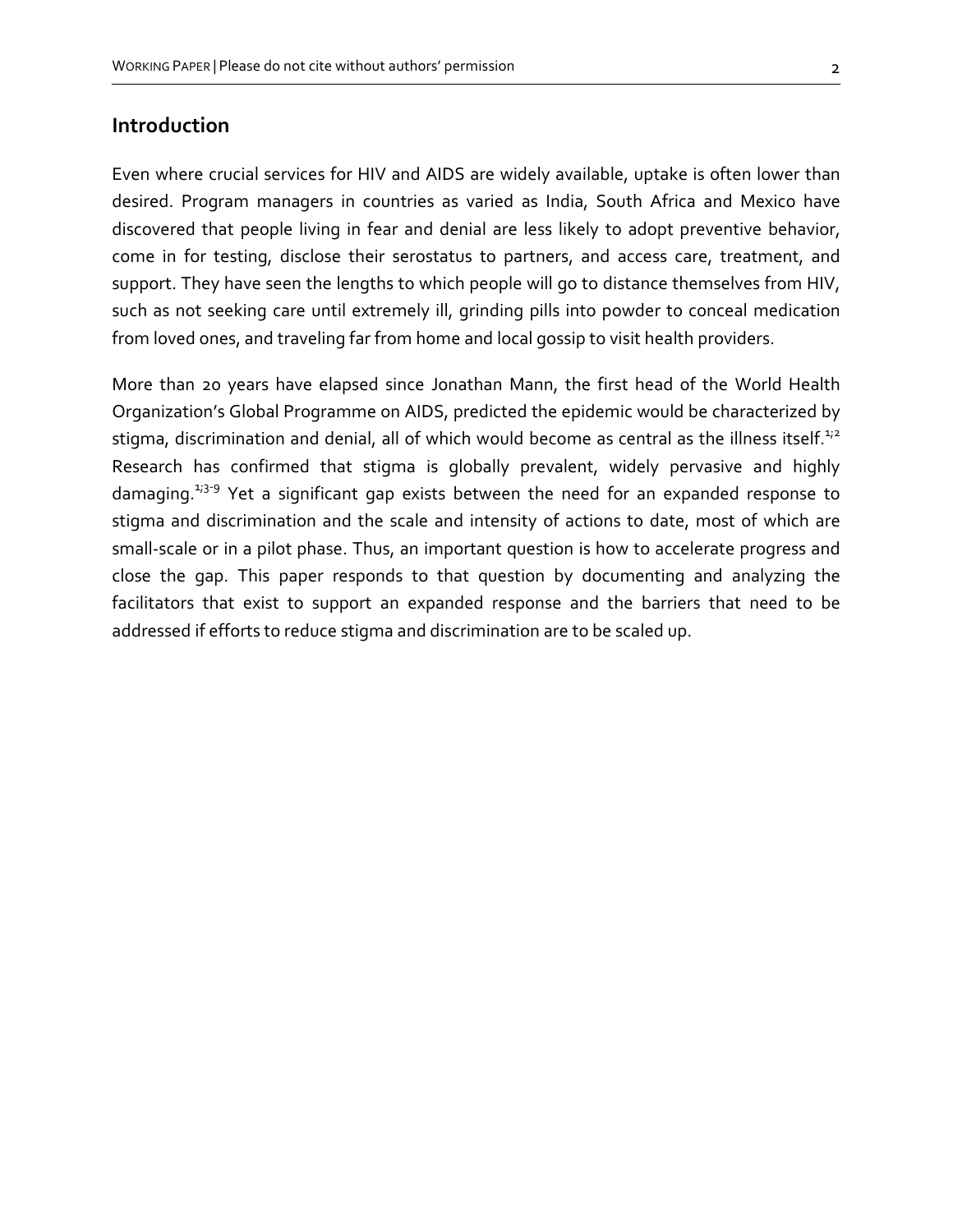## Sources and Methods

In charting a way forward, this paper draws primarily on a rapid scan of the field conducted from May to August 2009 consisting of in-depth interviews with 21 key informants and an online survey completed by 68 respondents. The key informants were selected purposively to represent a variety of perspectives, including networks of people living with HIV, the United Nations and donor agencies, academia, and nongovernmental organizations (NGOs). The informants were geographically diverse, being based in Africa, Asia, Europe, Latin America and the Caribbean, and North America.

The online survey complemented the key informant interviews by capturing a broader range of opinions from practitioners. The survey was disseminated through existing networks and to individuals involved in efforts to reduce HIV stigma and discrimination. Thus, the sample was not random or scientifically selected to represent the larger community working on HIV stigma and discrimination. In terms of survey respondents, nearly 60 percent work for NGOs or community-based organizations. Nine out of 10 reported being involved in efforts to reduce HIV stigma. The majority of respondents do most of their work in Sub-Saharan Africa or the Asia/Pacific region.

Additionally, the scan is supplemented by these two sources:

- (1) A review of the literature on HIV stigma and discrimination, including review papers recently produced by the authors for the Department for International Development (DFID) and the Joint United Nations Programme on HIV/AIDS (UNAIDS).<sup>10;11</sup>
- (2) An international meeting held in Washington, D.C., in November 2008 to prioritize steps to galvanize global action to reduce HIV stigma and discrimination. Convened by the MAC AIDS Fund and the International Center for Research on Women, the meeting brought together 58 experts from the program, research, policy, advocacy and donor sectors.<sup>12</sup>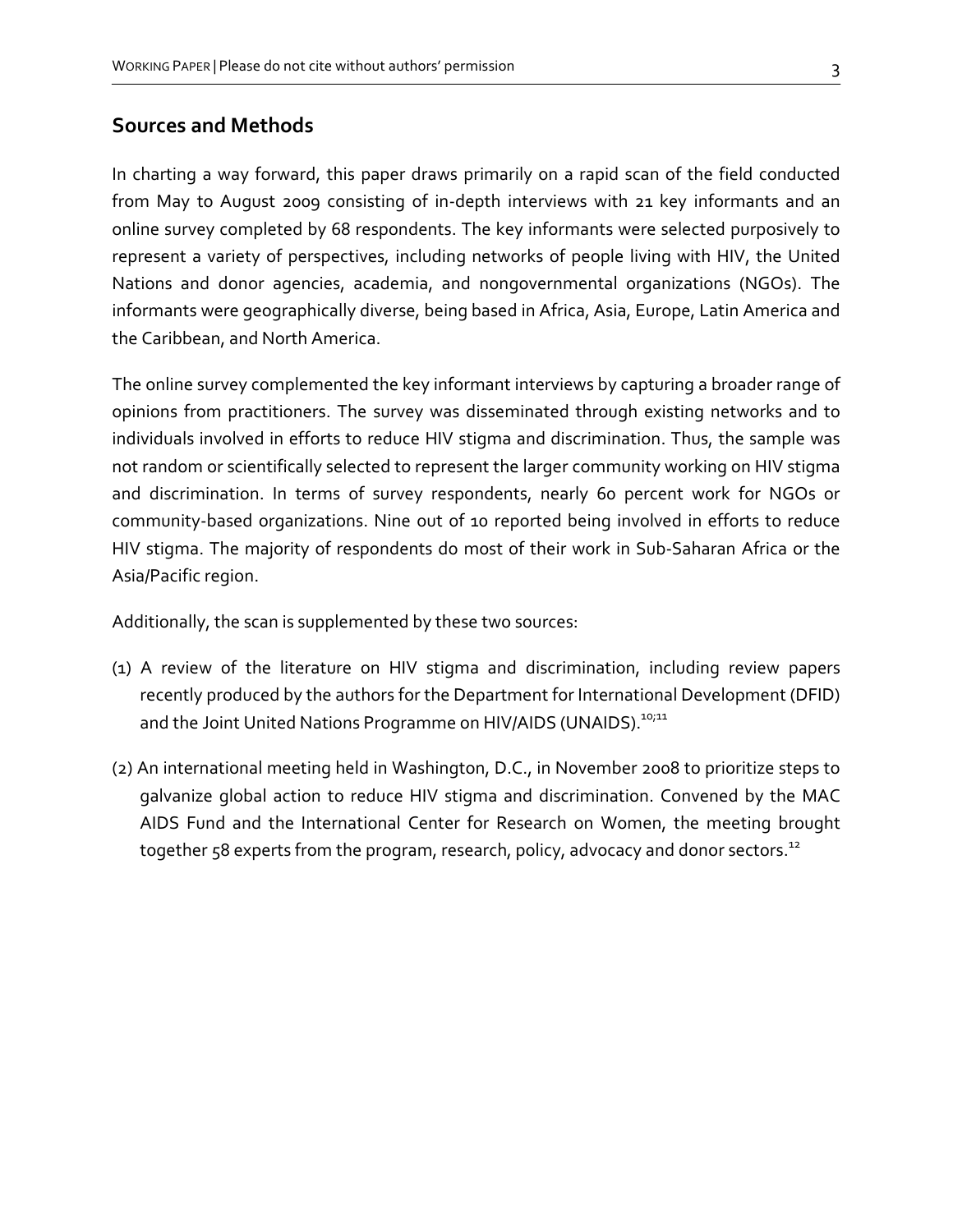# Key Findings

The facilitators and barriers identified from the literature, the international meeting and the rapid scan cluster around four areas: (1) the evidence base; (2) programming; (3) communications and advocacy; and (4) capacity strengthening.

#### Evidence Base

Facilitators in this area include a growing body of research that has sharpened understanding of the drivers and dimensions of stigma, as well as the entry points for intervention.<sup>1;5;7-9;13-16</sup> Evidence from programs in countries such as India, Tanzania and Vietnam indicates stigma reduction efforts can bring about powerful changes in attitudes and behaviors.<sup>17-20</sup> The majority of respondents from the rapid scan agree there is strong evidence for how to reduce stigma in health facilities and among providers.

Despite this progress, important gaps in the evidence base impede making the case for scaling up stigma reduction (see Figure 1 for evidence base facilitators and gaps). A disparity persists between the evidence desired by the largest AIDS funders and the data available on stigma

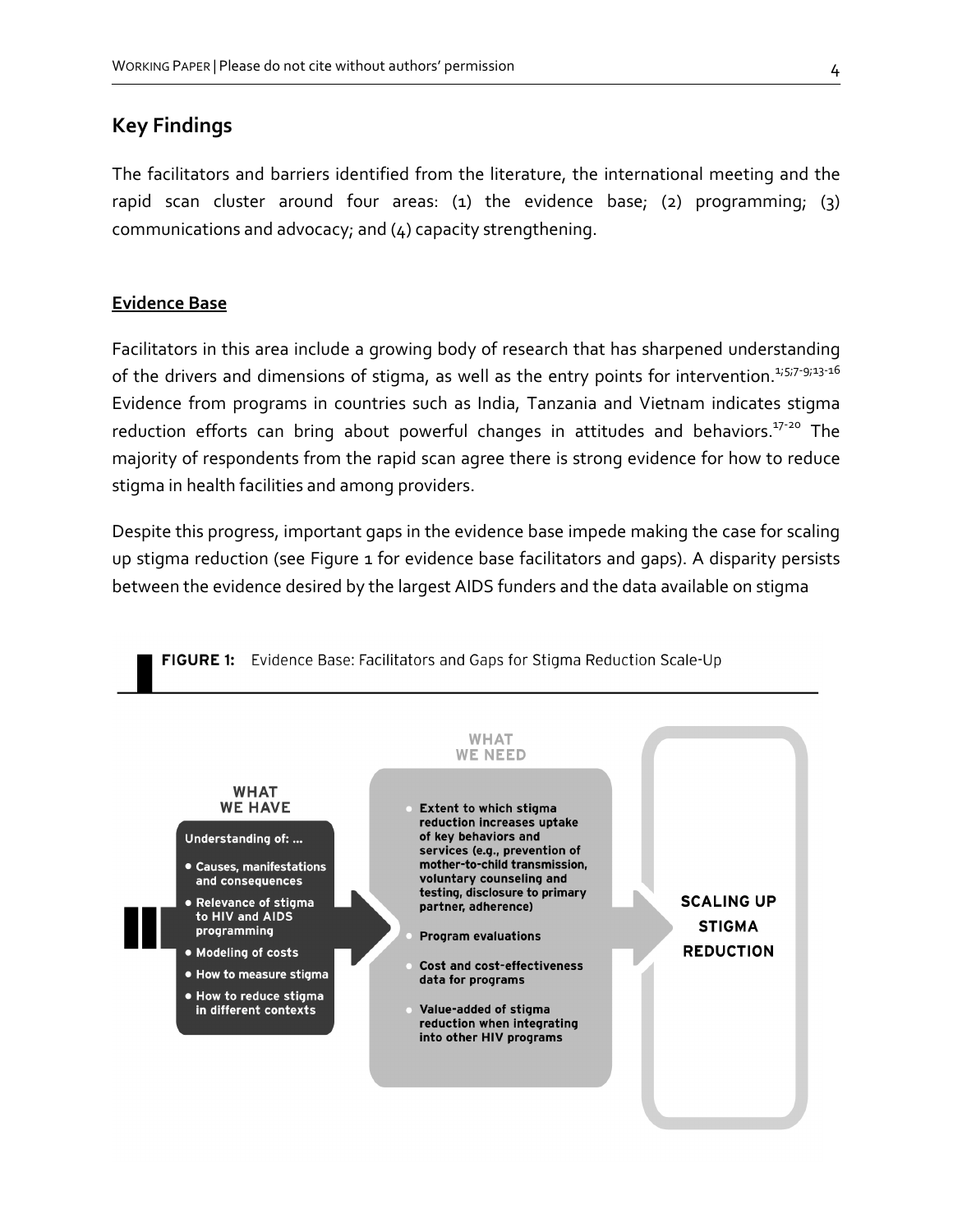and discrimination. Although donors may be sympathetic to human rights imperatives for action, such imperatives are typically not sufficient to unlock major resources for scale on the order of national programming.<sup>\*</sup> As one rapid scan respondent noted, "Everyone is well intentioned, but at the end of the day everyone reverts to outcomes." Highlighted in the following paragraphs are the principle research recommendations for bridging the gaps in the evidence base in order to make a stronger case for going to scale.

# • Demonstrate the attributable difference of stigma reduction on prevention, care and treatment outcomes

Overall, scan respondents indicated that the largest AIDS funders are looking for more rigorous and quantifiable evidence of how stigma and discrimination efforts advance public health goals. A number of studies have documented that stigma and discrimination deter people from testing and treatment. But an important knowledge gap is the extent to which decreasing stigma increases uptake of services and healthier behaviors.<sup>21</sup> A key question is how stigma reduction accelerates progress toward national targets for prevention, care, treatment and support.

Filling this evidence gap requires studies that assess how reducing stigma and discrimination affects key outcomes. For example, a study could look at how stigma reduction intervention increases the number of people who come in for counseling and testing or how it increases disclosure to intimate partners or increases adherence to safer infant-feeding practices.

A related knowledge gap concerns the extent to which increased access to testing and treatment reduces stigma and discrimination.<sup>21</sup> Some respondents expressed concern about the perception, particularly among large funders, that treatment rollout by itself will decrease stigma and discrimination. Evidence to date is mixed but on balance suggests treatment alone may not be sufficient. Although some studies indicate expanded antiretroviral therapy (ART) services reduce stigma, $21-24$  others suggest otherwise. One recent study in South Africa, for instance, found that stigma increased among young adults from 2003 to 2006 despite antiretroviral rollout and strong HIV prevention messaging targeting this group.<sup>25</sup> Researchers conducting a qualitative study in rural Tanzania found new types of stigma connected with

 $\overline{a}$ 

<sup>\*</sup> Recommendations may vary by types of scale being considered. One type includes scale on the order of national or regional programming. The major avenues supporting large-scale efforts include country governments; DFID; The Global Fund to Fight AIDS, Tuberculosis, and Malaria; and the President's Emergency Plan for AIDS Relief. Another type of scale concerns expansion of existing efforts. This may mean increasing a promising project from three districts to 15. Expanding current work can help build the case for national scale. But in some cases the identified needs for large scale are distinct from project expansion. These distinctions, where relevant, are noted in the text.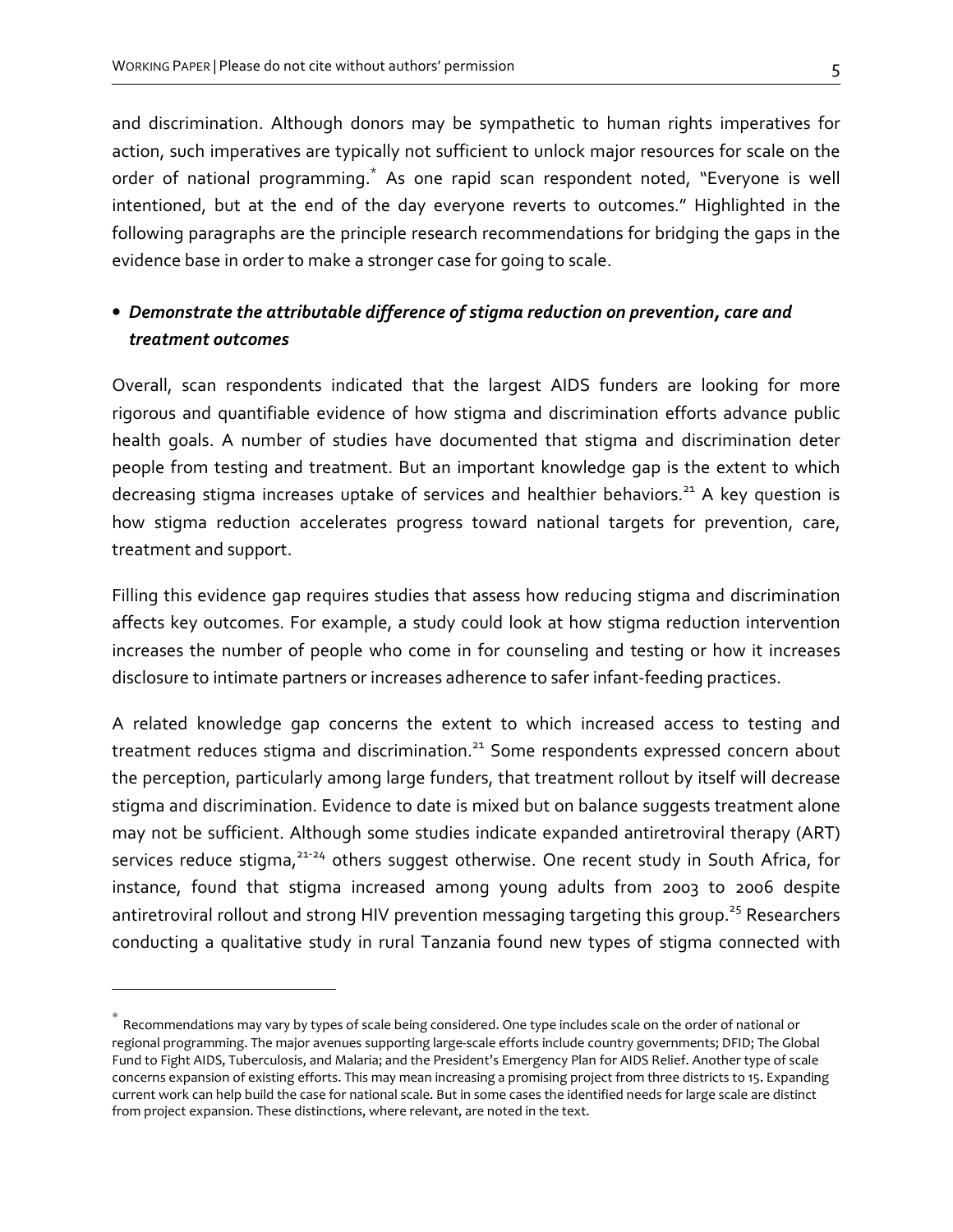ART scale-up, including heightened fear and blame as community leaders perceived ART users regaining health, having sexual relations and spreading "disease."<sup>26</sup> An important point is that stigma has persisted in high-income countries despite widely available therapy.<sup>27</sup> As one scan respondent living with HIV noted, "Stigma has not gone away in the U.K. even though there is treatment."

#### • Collect data on the effectiveness and cost of interventions

Another major barrier to progress is a widespread lack of evaluation and cost data. This gap, identified by scan respondents and research reviews,<sup>21;27</sup> poses multiple challenges to expansion. Limited evaluation data, for instance, complicate efforts to establish consensus on how to address stigma and discrimination. This situation impedes the ability of advocates to convince decision makers that programs work. A number of respondents pointed to the challenges of costing a national plan for stigma reduction without any cost data.

The demand for cost-effectiveness information, particularly in a context of constrained resources, is increasing. For instance, the Commission on AIDS in Asia, noting that available resources amounted to US\$1.2 billion out of \$6.4 billion needed for regional scale-up in 2007, recommended countries fund only the most cost-effective interventions. To that end, the commission classified interventions into four categories: low cost/high impact, high cost/high impact, high cost/low impact, and low cost/low impact. The classification was based on research examining the relative costs of interventions in light of estimates regarding the number of infections prevented, deaths averted and income losses avoided. With frameworks such as these, it is difficult for planners to factor stigma and discrimination interventions into their national responses without relevant cost and evaluation data. $^{28}$ 

#### **Programming**

There is a rich programming base to build upon to facilitate an expanded response. Practitioners have fielded tools for use in settings ranging from communities to health care institutions. Nearly six in 10 survey respondents agree with the statement, "We have strong training materials and tools for reducing stigma." One important resource is the toolkit Understanding and Challenging HIV Stigma.<sup>29</sup> With a customizable menu of options and its availability in several languages, the toolkit is being used with a wide range of groups. Other existing tools are more focused on specific audiences. Reducing Stigma and Discrimination Related to HIV and AIDS: Training for Health Care addresses providers, while the PLHA-Friendly Achievement Checklist helps managers assess and address stigma within health care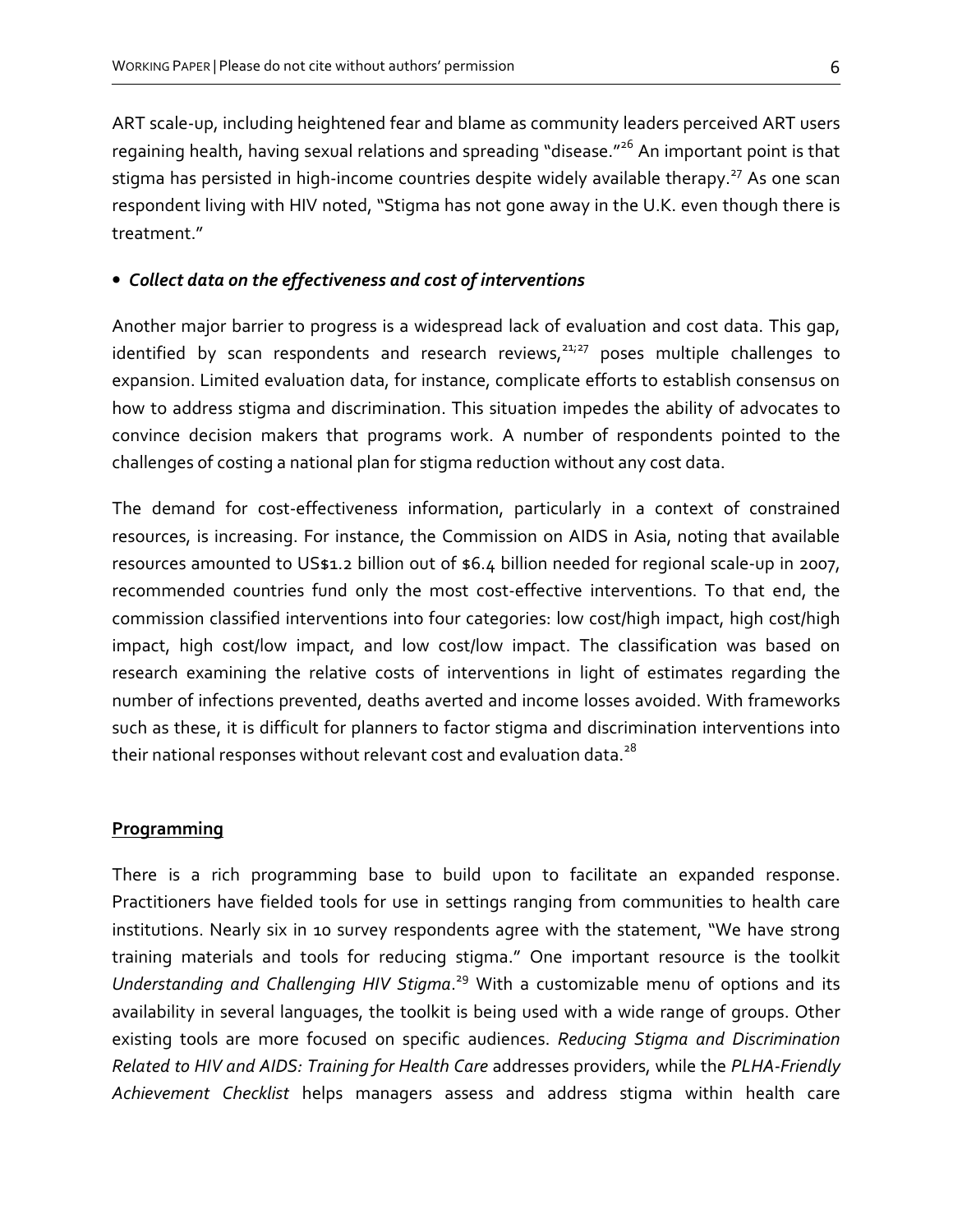institutions.<sup>30;31</sup> The Called to Care booklet series is for church leaders.<sup>32</sup> These are just some examples.

Practitioners can also draw upon lessons for engaging influential people and mobilizing communities. Although influential people are often seen as barriers to stigma reduction, experiences from varied settings suggest that, with support and effort, they can become important allies. In Vietnam, a stigma reduction project achieved the buy-in of top government officials, who issued new anti-stigma guidelines for the country's information, education and communication efforts.<sup>17</sup>

Another programming strength is proven leadership from affected communities: 83 percent of survey respondents agreed with the statement, "We have strong examples of how people living with HIV can shape and/or lead responses against stigma." Additionally, progress is being made in measurement, an area that has an impact on programming. Efforts are under way to standardize and consolidate indicators, which should strengthen monitoring and evaluation, thus contributing to improved programs. These efforts include stakeholder meetings on measurement that aim to establish a harmonized set of global-level stigma indicators approved by the UNAIDS Monitoring and Evaluation Reference Group. $^\dagger$  Innovative activities, such as the People Living with HIV Stigma Index initiative (see Box 1), provide models for empowering people living with HIV, measuring stigma and discrimination as experienced by affected communities, and using evidence to improve programs.

Despite these gains, a number of barriers inhibit expansion (see Figure 2 for a depiction of the programming facilitators and gaps). A lack of standardized guidance on programming is a key gap. As one scan respondent noted, "There is a bias toward clear, measurable, easy-to-roll-out efforts. . . . We need an easy guide on how to do programming." Such guidance might help change perceptions identified as barriers to expansion — that stigma reduction efforts are labor-intensive, costly, and effective only when used in small-group settings. But to develop effective guidance, there needs to be consensus on what works and how to operationalize programming, which is lacking.

New tools are also needed to strengthen the programmatic toolbox. Among online survey respondents, a top recommendation to donors was the need to "fund the development,

l

 $^\dagger$  An international stakeholder meeting took place in November 2009 to facilitate discussion and consensus on stigma measurement. The meeting was convened by the Global Network of People Living with HIV, the International Center for Research on Women, the International Planned Parenthood Federation, Johns Hopkins Bloomberg School of Public Health and UNAIDS.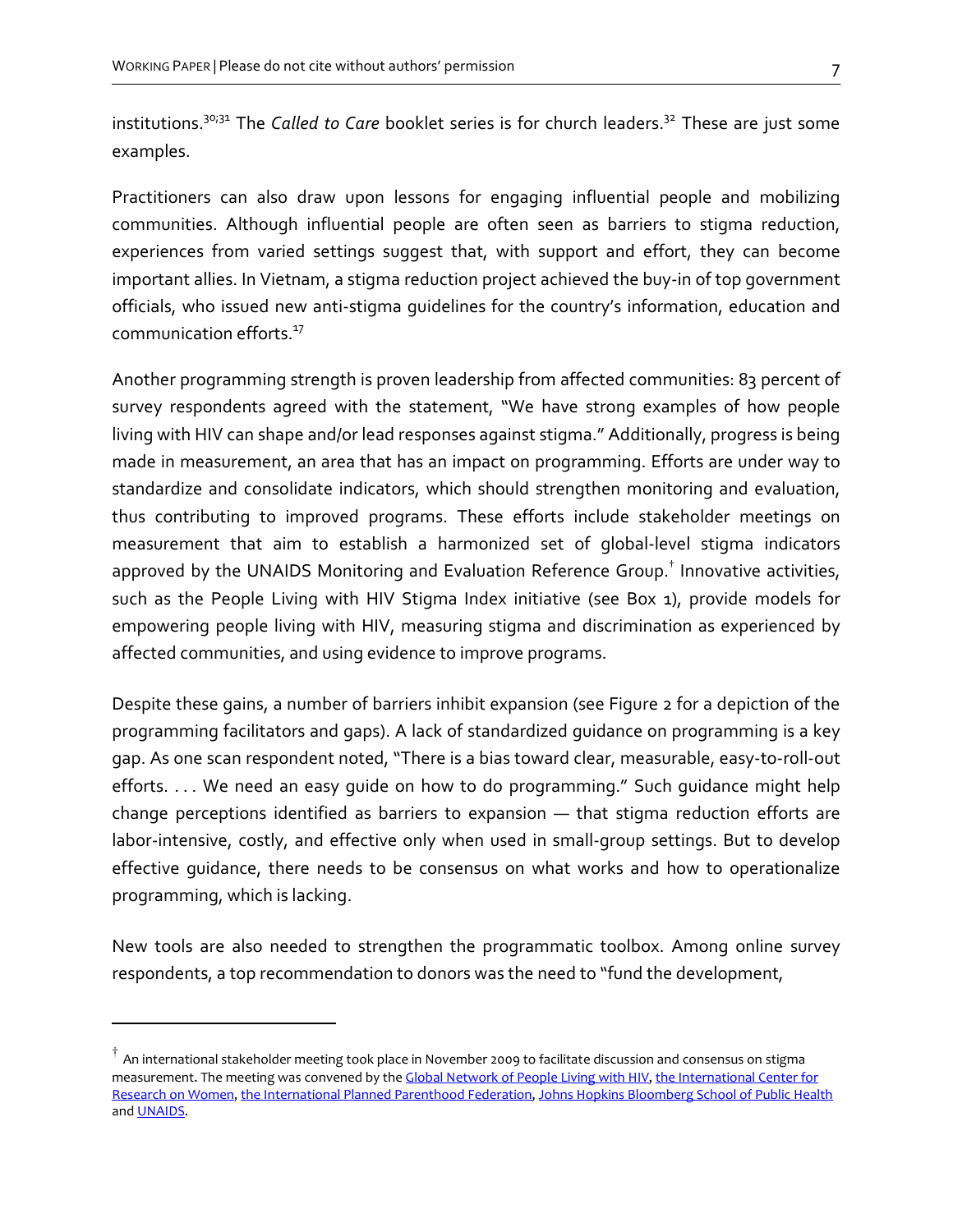## Box 1. The People Living with HIV Stigma Index Initiative

In 2004, a multi-organization partnership initiated the People Living with HIV Stigma Index (www.stigmaindex.org). The index, created and implemented by people living with HIV, uniquely measures stigma and discrimination as directly experienced by this group. The implementation process is specifically designed to strengthen the research skills, self-efficacy and leadership of people living with HIV.

The People Living with HIV Stigma Index is being rolled out in many countries, primarily through the lead of country networks of people living with HIV. Network members are trained to field a questionnaire that explores the following issues:

- Experiences of stigma and discrimination and their causes
- Access to work and services
- Internal stigma
- **Rights, laws and policies**
- **Effecting change**
- **HIV testing, disclosure and confidentiality, and treatment**
- **Having children**
- **Problems and challenges**

Once the data are collected and analyzed, the next step is converting the results into action. This involves disseminating the data; creating, implementing and monitoring action plans around the findings; and conducting multiple rounds of the index to detect trends and progress. The founding international partners are the Global Network of People Living with HIV, the International Community of Women Living with HIV and AIDS, the International Planned Parenthood Federation and UNAIDS.

testing and translation of more tools for use on the ground." This would include tools that support more effective work with opinion leaders and gatekeepers, and that address the needs of marginalized groups, such as intravenous drug users and sex workers, who face multiple intersecting stigmas. The lack of a globally agreed upon standard set of stigma indicators also impedes expanding stigma reduction programming.

Respondents proposed a number of ideas for enhancing and expanding programming. Common themes include the need for more investment in "best practice" programming, for greater involvement of people living with HIV and other stigmatized groups, and for more sustained funding. Particular tensions surfaced around shorter-term versus longer-term efforts, especially regarding communications campaigns. Key recommendations are discussed in more detail in the following paragraphs.

#### • Produce standardized guidance on how to address stigma and discrimination

Rapid scan respondents widely cited the need to develop more operational and normative guidance on stigma reduction. As one respondent noted, "At the policy and strategic planning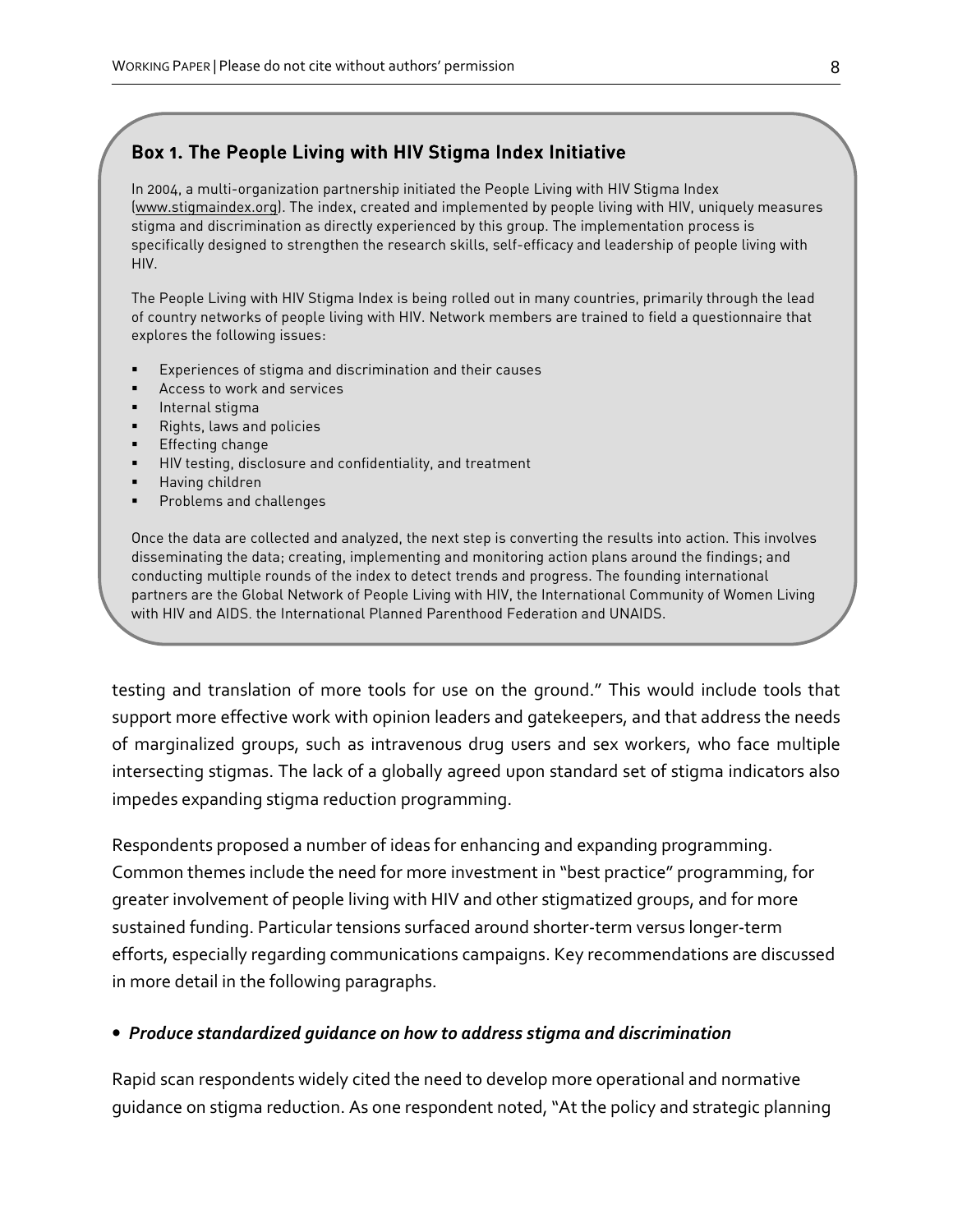level . . . there needs to be planning guiding documents." Another respondent called for "programmatic guidance that is easy for people to take up and put into funding," and noted the need to "break down programs into 5 or 6 elements so people can see how to do it and can put these programs into funding proposals for The Global Fund."

Recent guidance publications on issues that are relevant to stigma reduction are important advances. For example, a multi-organization partnership has produced guidance on supporting the sexual and reproductive health rights of people living with HIV.<sup>33</sup> The report covers topics including advocacy, health systems, and policy and legal reform. A recently published document, Toolkit: Scaling Up HIV-Related Legal Services, provides operational direction for establishing, strengthening or expanding programming in legal services. Produced by the International Development Law Organization, UNAIDS and the United Nations Development Programme, it features a glossary and definition of HIV-related legal services and sections on overarching principles, service models, designing locally appropriate legal services, capacity building, monitoring and evaluation, and resource mobilization. The appendices include examples of training material, a funding proposal, a monitoring and evaluation framework, and information on funders.<sup>34</sup>



#### FIGURE 2: Programming: Facilitators and Gaps for Stigma Reduction Scale-Up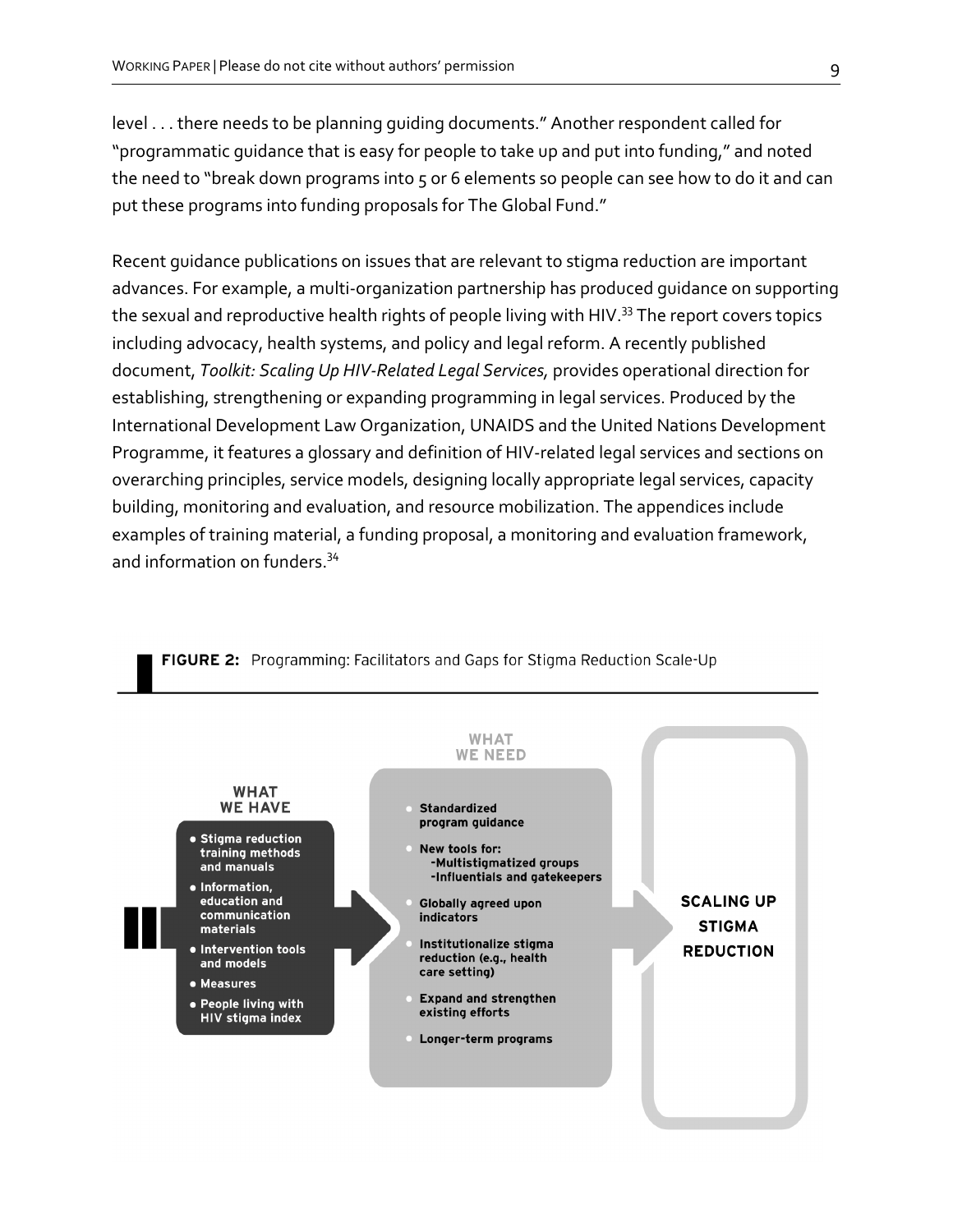But guidance more specific to stigma reduction is still needed, and this will likely entail a collective effort. Guidance is often produced at the initiative of U.N. entities or interagency working groups. Inputs to guidance are often broad, sought through global and regional consultations, policy meetings, working group recommendations and other activities.

Guidance needed for stigma reduction would define basic terminology and cover topics such as overarching principles, goals and targets, policy issues, priority strategies and actions, and monitoring and evaluation. Additionally, guidance needs to address different types of stigma reduction programming efforts. These include stand-alone programming, programming added on to existing efforts and programming that is fully integrated into existing efforts. This would mean systematically addressing questions such as how to assess what type of programming is needed; how to design and implement such efforts; unit costs; and needed expertise. The basis for integrated guidance may be emerging, although it is not yet documented. Some scan respondents mentioned that they are already incorporating stigma reduction efforts into existing prevention, care and treatment programming.

Guidance for the health sector is particularly important. In general, many respondents identified stigma reduction in health care as possessing "readiness" for scale, with a reasonable evidence base, existing training material and tested tools. Research confirms that the need remains great, as ample evidence reveals discrimination against people living with HIV and other stigmatized groups in seeking and obtaining health care. 4;13;14;35-40

Many respondents identified government action on stigma in health services as a top priority. Among survey respondents, for instance, the second most common recommendation for government was to "support stigma reduction training for all health providers." The top recommendation was to "integrate stigma reduction into all prevention, care, and treatment efforts," which has enormous implications for health services. At the same time, little if any systematized guidance exists for integrating stigma reduction across health services. A promising development, however, is the recent formation of an ad hoc international group to develop a standardized curriculum on HIV stigma for health workers.<sup>‡</sup> This effort, especially with the participation of WHO, is an important step toward providing program quidance through systematizing and disseminating training curriculum standards.

 $\overline{a}$ 

<sup>‡</sup> This ad hoc group was formed at a September 2009 meeting to discuss the formation of a global stigma knowledge network. During the meeting, several participants who had previously been working independently on stigma reduction in health care facilities agreed to work together on a standardized curriculum for health providers on stigma reduction. This group then approached WHO, which agreed to join the group and has commissioned a rapid assessment of existing tools as background to inform the curriculum development process.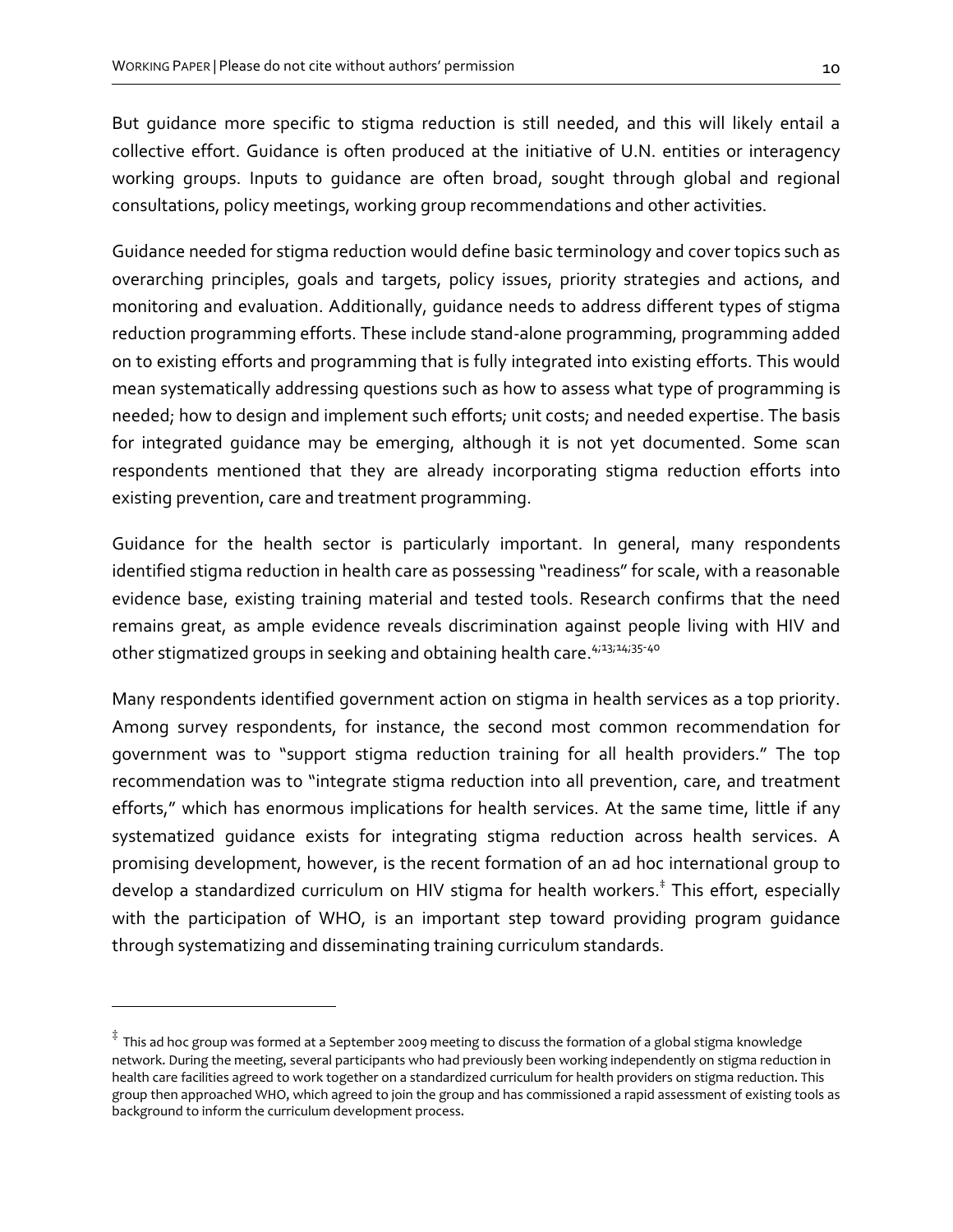#### • Create new tools for multimarginalized groups and opinion leaders

Researchers have shown that multimarginalized groups tend to experience the most severe forms of stigma and discrimination. Such groups include girls and women, injecting drug users, sex workers, men who have sex with men, migrants, prisoners and others. Evidence suggests that the stigma these groups already experience in association with their gender, sexuality, race, drug use and other factors magnifies the effects of HIV-related stigma.  $6,8,9,41-47$  Thus interventions need to address multiple sources of stigma to better reach and serve already stigmatized groups.<sup>48</sup> These groups are also prone to self-stigma, whereby society's negative attitudes are internalized, which complicates health care seeking and is associated with depression, shame and isolation.<sup>49</sup> Thus, interventions need to address multiple sources of stigma to better reach and serve already stigmatized groups.<sup>48</sup> Yet relatively little is known about effective program approaches and tools for addressing intersecting or layered stigmas. <sup>43;50-54</sup>

Expanding stigma reduction efforts will entail generating more support and engagement from opinion leaders and decision makers, especially religious leaders and policy-makers. Religious organizations could play a key role in expanding stigma reduction efforts and increasing the health and well-being of people living with HIV. Recent research highlights the need to work with religious leaders to combat stigma. One study in Tanzania, for example, found a strong association between some religious beliefs and support for shame-related HIV stigma.<sup>55</sup> Another study in Tanzania found that whereas prayer and religious faith may strengthen after an HIV diagnosis, even supporting adherence to ART, few respondents reported disclosing their status to their religious organizations because of fear of stigma. Additionally, while respondents noted that churches and mosques commonly disseminated HIV prevention messages, messages about living with HIV were rare. $^{56}$ 

In general, the need to engage a wide variety of opinion leaders surfaced as a priority. Nearly seven in 10 online survey respondents felt that sufficient political and other leadership does not exist for a substantially expanded response. Respondents emphasized the need for more support from decision makers at every level. At the same time, few stigma-related tools and materials are tailored for use with decision makers.

Scan respondents also indicated that tools that foster a strategic and systematized approach to working with decision makers could accelerate progress. An important first step is defining gatekeepers and influential individuals. A working group on sex, rights and the law recommends that programs identify "influential power brokers and gatekeepers: those who set and monitor norms that increase vulnerability and or those with necessary connections for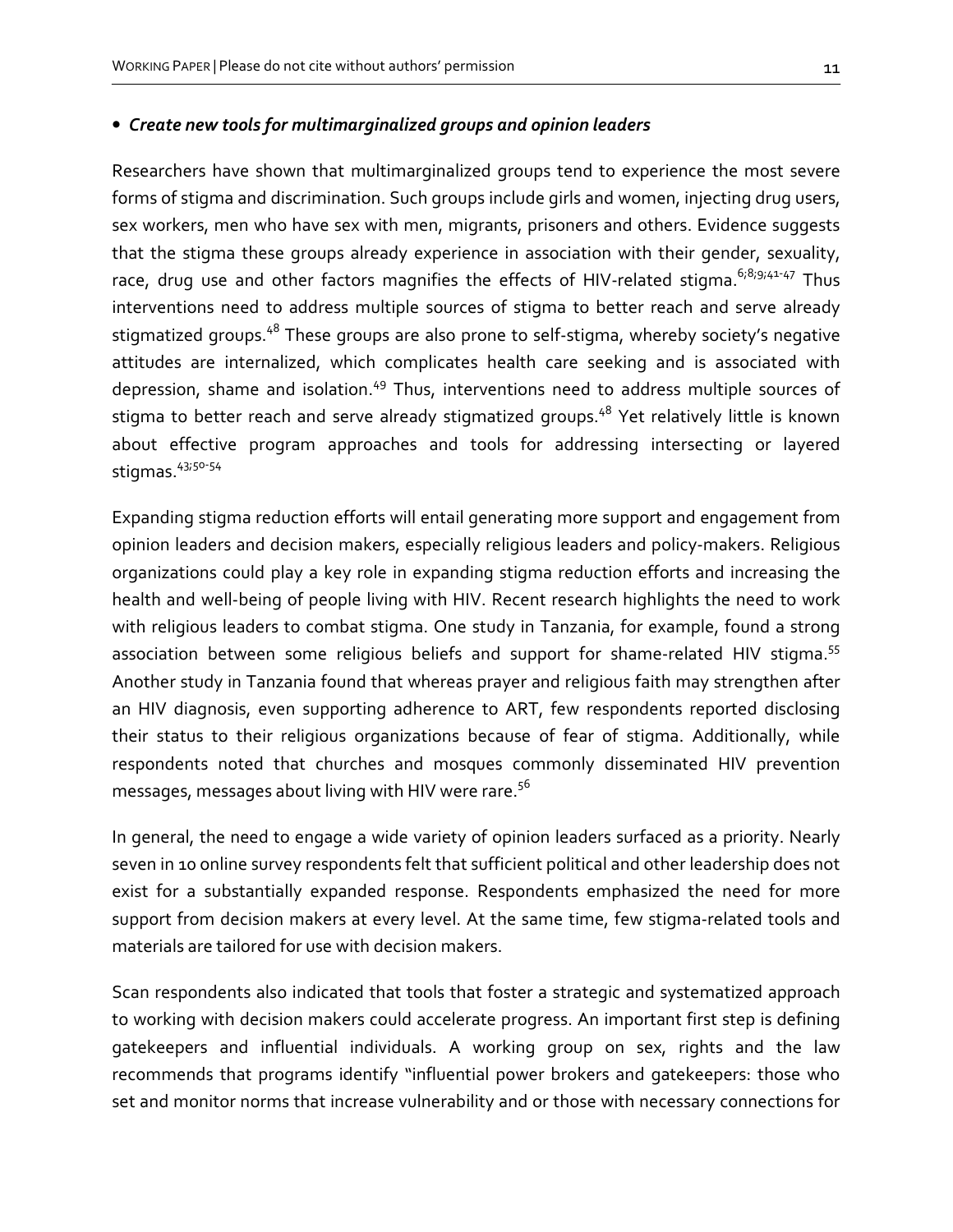helping affected communities achieve greater resilience."<sup>57</sup> Another key action is to forge bonds with organizations with the resources and connections to effectively address obstacles to change.<sup>57</sup>

#### • Establish a core set of stigma and discrimination indicators

Although researchers have made strides in measuring stigma, there is still little standardization in this area.<sup>27;58</sup> The need for a globally agreed upon standard set of stigma indicators is critical to expanding stigma reduction programming. One scan respondent, discussing how resources are allocated in the global HIV response, observed, "The only things that matter are things that you can count."

Ideally, a core set of stigma and discrimination indicators would become part of how countries and the international community monitor progress against the epidemic. These would enable tracking the success of stigma reduction efforts, any unintended consequences, and changes in stigma across time and settings. They would also enhance accountability, foster greater investment and enhance shared understanding of progress. In terms of achieving scale, incorporating indicators into country plans and frameworks used by the United Nations General Assembly Special Session, the President's Emergency Plan for AIDS Relief and The Global Fund would be important steps.

The past decade has seen an increase in the number of tested and validated scales for measuring HIV stigma among a range of target groups, including the general population, health providers and people living with HIV.<sup>59</sup> However, while most of these efforts measure the same underlying key constructs of stigma, there are often variations in the number, wording and combination of items tested, which limits comparability. Further work is needed in standardizing indicators for different groups.

Few efforts have measured stigma at the structural or institutional levels. Little is known, for example, about the prevalence and determinants of stigma by institutional context. Given the pervasiveness of stigma, and the importance of intervening at multiple levels, this is a major need. Without measures of institutional stigma, intervening at this level will be challenging.<sup>27</sup> Another key gap is that few measures get at the dynamics of multiple, intersecting stigmas such as those experienced by men who have sex with men, intravenous drug users and sex workers.

In addition, at the global level, a need exists for tested and validated measures that meet programming needs. Although some indicators are used globally, such as those from the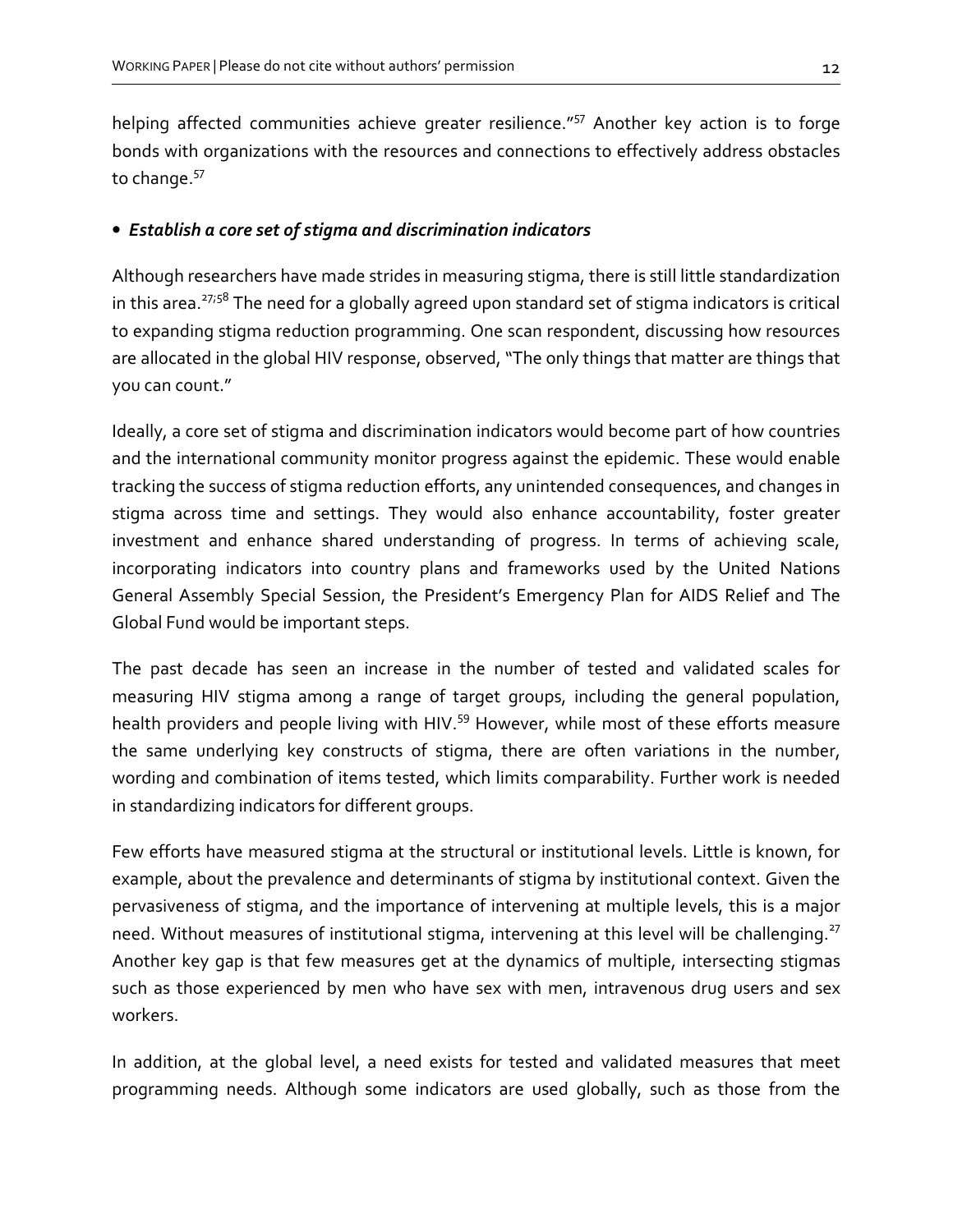Demographic and Health Surveys, they are insufficient as they fail to capture the causes of stigma and other key information. Programs also require indicators that meet both short-term project needs for monitoring and the annual reporting requirements of large funders. Further, program indicators are needed that can be rolled up to the national and global levels to meet reporting requirements at those levels.

The need for building consensus for a global set of indicators has spurred action in this area. As mentioned earlier, a multistakeholder meeting held in November 2009 brought together a diverse group, including people living with HIV, academic measurement experts, U.N. and Office of the Global AIDS Coordinator agency representatives, and programmers to discuss the current state of the field, agree on key domains or areas of stigma that require measurement, and plan next steps for moving toward the ultimate goal of a tested and validated set of global indicators.

# • Invest in "best practice" programming that addresses the drivers of stigma

Scan respondents indicated the need for greater investment in effective approaches, based on the limited data available. A number of respondents suggested that existing funds should be allocated more efficiently, away from one-off conferences or "superficial" communication campaigns and toward more sustained work at the community level or within institutions to address the drivers of stigma. Research conducted across varied settings has identified three key actionable drivers of stigma: a lack of awareness and knowledge of stigma and discrimination; fear of acquiring HIV through everyday contact with infected people; and values linking people with HIV with behavior considered improper and immoral, thus justifying discrimination.<sup>5;14;17</sup> One respondent advised, "Programs should identify sources of stigma and discrimination in the targeted communities and develop costed strategies, messages, activities and programs to effectively deal with these sources of stigma and discrimination."

The research tends to confirm these recommendations made by respondents. $10;58$ Characteristics identified with more effective programming include efforts that:

- o address deep-seated drivers of stigma and discrimination;
- $\circ$  have support for three to five years, providing time to take root;
- o are tailored to context;
- o involve people living with HIV and other stigmatized groups in design, implementation and monitoring; and
- o employ multiple strategies at one time to achieve change.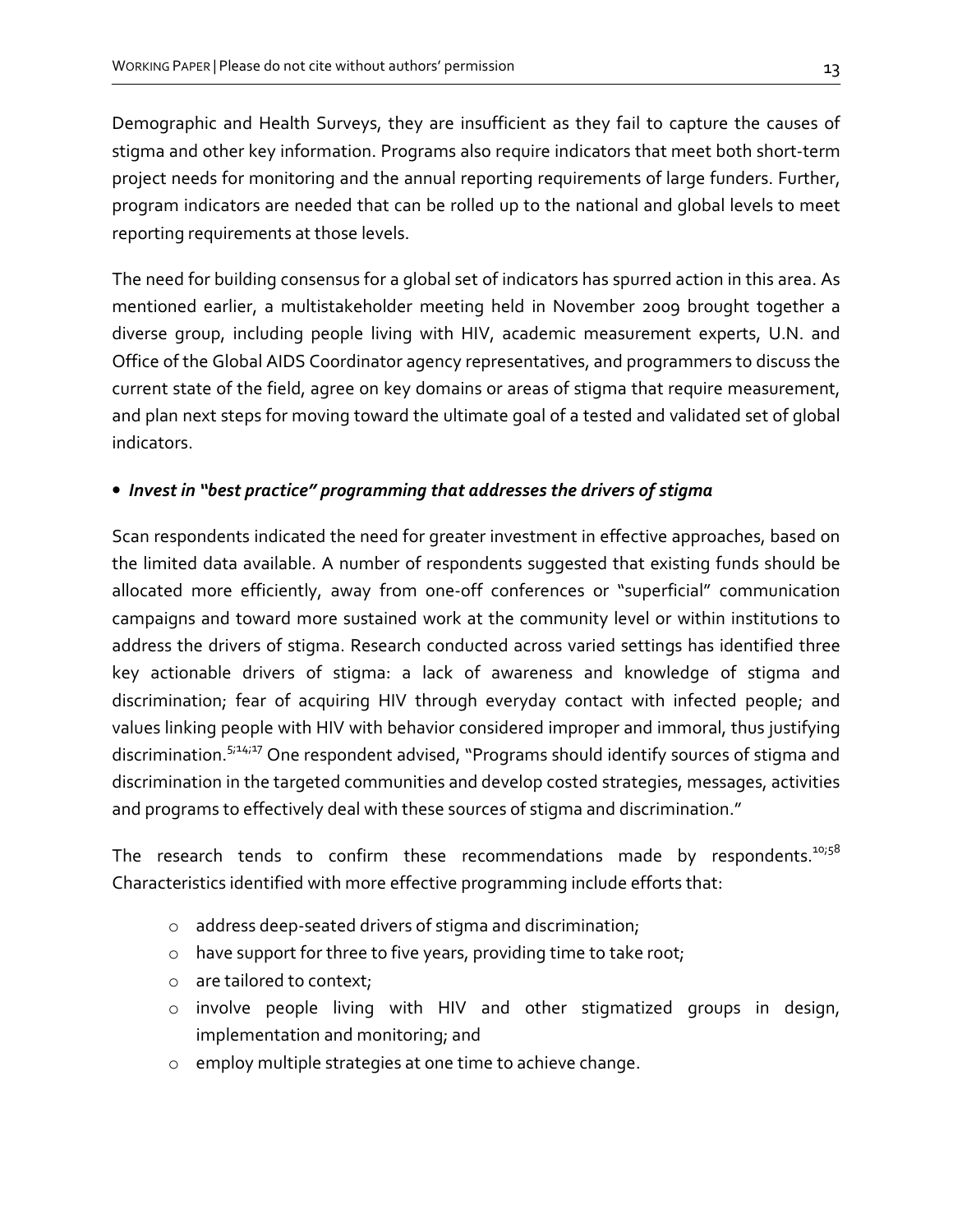Given the pervasiveness of stigma, a large-scale response would need to intervene at different levels, including with families, communities, institutions such as health care facilities and places of employment, the media, and policies, laws, and legislation.<sup>60</sup> A number of respondents mentioned that more work is needed in addressing stigma and discrimination within institutional settings such as workplaces.

# • Balance the use of shorter-term strategies with longer-term efforts to change norms and values

Among respondents, particular tensions emerged in connection with shorter-term versus longer-term efforts. This played out strongly in discussions about mass media campaigns, which, as a review article notes, are "relatively understudied but widely implemented." $^{27}$  Some scan respondents expressed concern about disproportionate funds directed toward short-lived campaigns, many of which are unevaluated. Others proposed more balance, as one survey respondent noted, "In campaigns and communications, there is a balance to be struck between high-profile campaigns that make a splash but are short-lived and the longer-term ongoing communications that foster deeper changes in norms, values, and culture."

The evidence available on mass communications and HIV and AIDS varies. One review of 24 studies found modest impacts of mass communication programs on transmission knowledge and risk behavior (although none looked at HIV stigma specifically), while a study in Botswana

found that viewers of the soap opera The Bold and the Beautiful expressed significantly lower levels of HIV stigma compared with nonviewers.<sup>27</sup> Scan respondent opinions also varied. Some noted the "inability of communication campaigns to successfully address myths and misconceptions." Others maintained that communications efforts are key to addressing the harmful norms that help drive stigma.

What may be at issue is how campaigns are designed and implemented. As with other programs, these efforts should be based on formative research, involve affected communities in all phases, and feature solid monitoring and evaluation to assess progress and results. Additionally, such efforts should be part of a package of intervention activities. Research from Vietnam, for example, has pointed to a "dose-response" effect in results: increased exposure to more and varied intervention activities, including communication campaigns, translated into greater reductions in stigma.<sup>17</sup>

The tensions surrounding short- versus long-term efforts also surfaced in relation to funding. A number of rapid scan respondents emphasized the need for ongoing support, pointing out that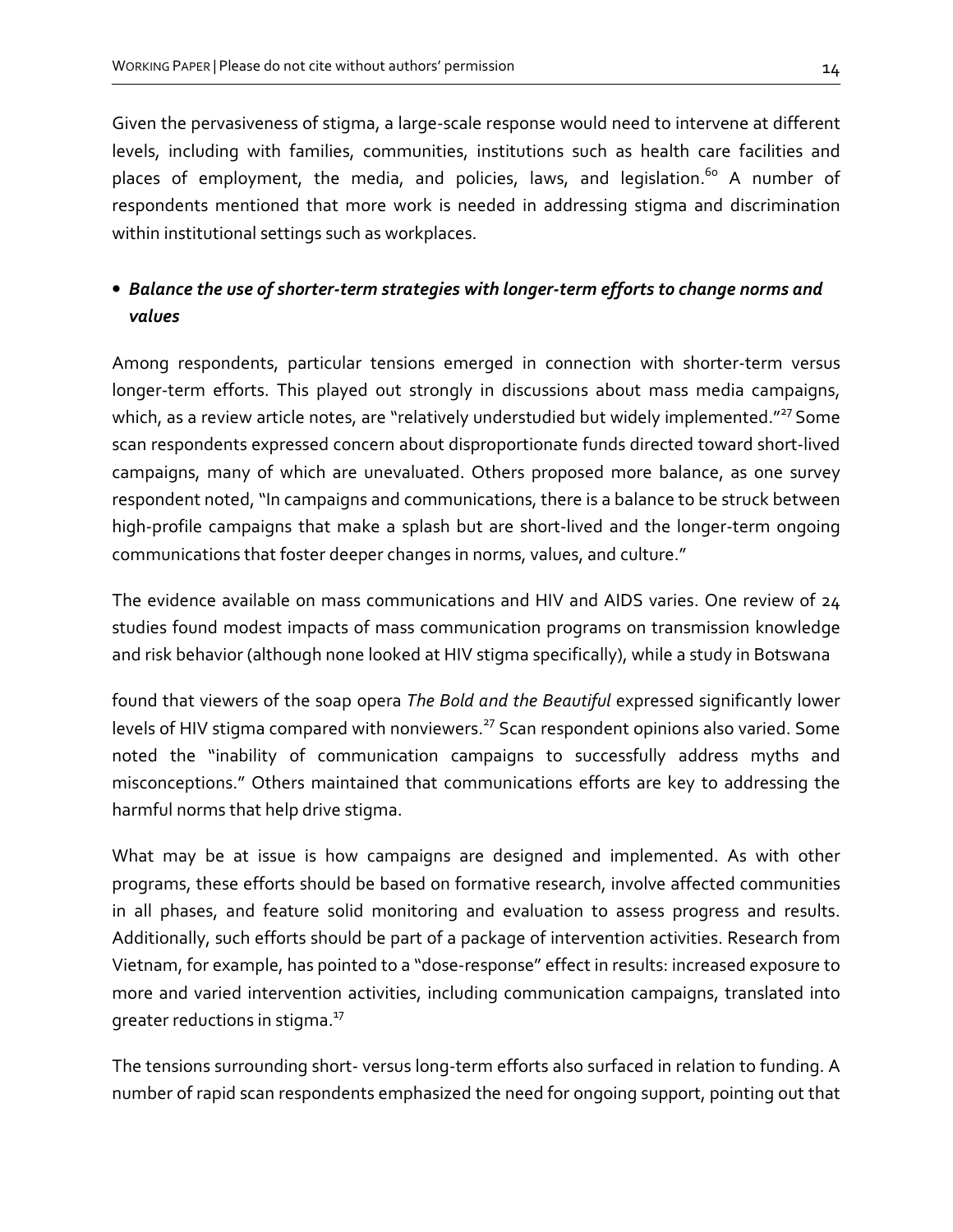often funding was available only for a year or a short period of time, which meant a scattershot or one-off approach. Many pointed to the difficulty of challenging discriminatory beliefs in one or two meetings. Some respondents noted that shorter-term efforts, if done well, can transform individuals, but changing the structures around individuals takes more time. Sustained effort is important to training programs, especially those working with public sector personnel, where high turnover or formal rotation is common.

#### • Support increased involvement of people living with HIV in combating stigma

There was strong consensus among scan respondents for greater involvement of people living with HIV in shaping or leading responses against stigma and discrimination. Despite the GIPA (greater involvement of people living with HIV) principle, many respondents maintained that people living with HIV were still inadequately involved in stigma reduction. Among survey respondents, one of the top recommendations for donors was to "fund greater involvement of people living with HIV or affected by HIV in stigma reduction efforts." On an encouraging note, more than eight in 10 survey respondents agreed with the statement, "We have strong examples of how people living with HIV can shape and/or lead responses against stigma."

#### • Institutionalize stigma reduction in the health sector

Many respondents pointed to the health sector as a priority area for expansion, given the concrete benefits to people living with HIV and the promising work in this area. Numerous studies document that health providers discriminate against people who are HIVpositive<sup>3;19;38;41;60;61</sup> or whom they suspect have the virus. People may be refused services, denied medicines, passed from provider to provider, tested for HIV or have their serostatus disclosed without consent, and isolated unnecessarily. At the same time, a growing body of evidence demonstrates stigma reduction interventions in health care settings can be quite effective. Efforts in settings as varied as India, Ghana, Tanzania, Vietnam and China have generated improvements in stigmatizing attitudes and discriminatory practices over time or in comparison with control groups.<sup>19;58;62</sup>

As for next steps, scan respondents emphasized the need to shift from occasional trainings or ad hoc activities to a more strategic approach centered on institutionalizing programming. This is also a more sustainable approach, ensuring programs are part of institutions instead of reliant on individuals, many of whom change jobs or rotate positions. Among online survey respondents, for instance, a top recommendation for donors was to "fund efforts to institutionalize stigma reduction into the training and education of health providers."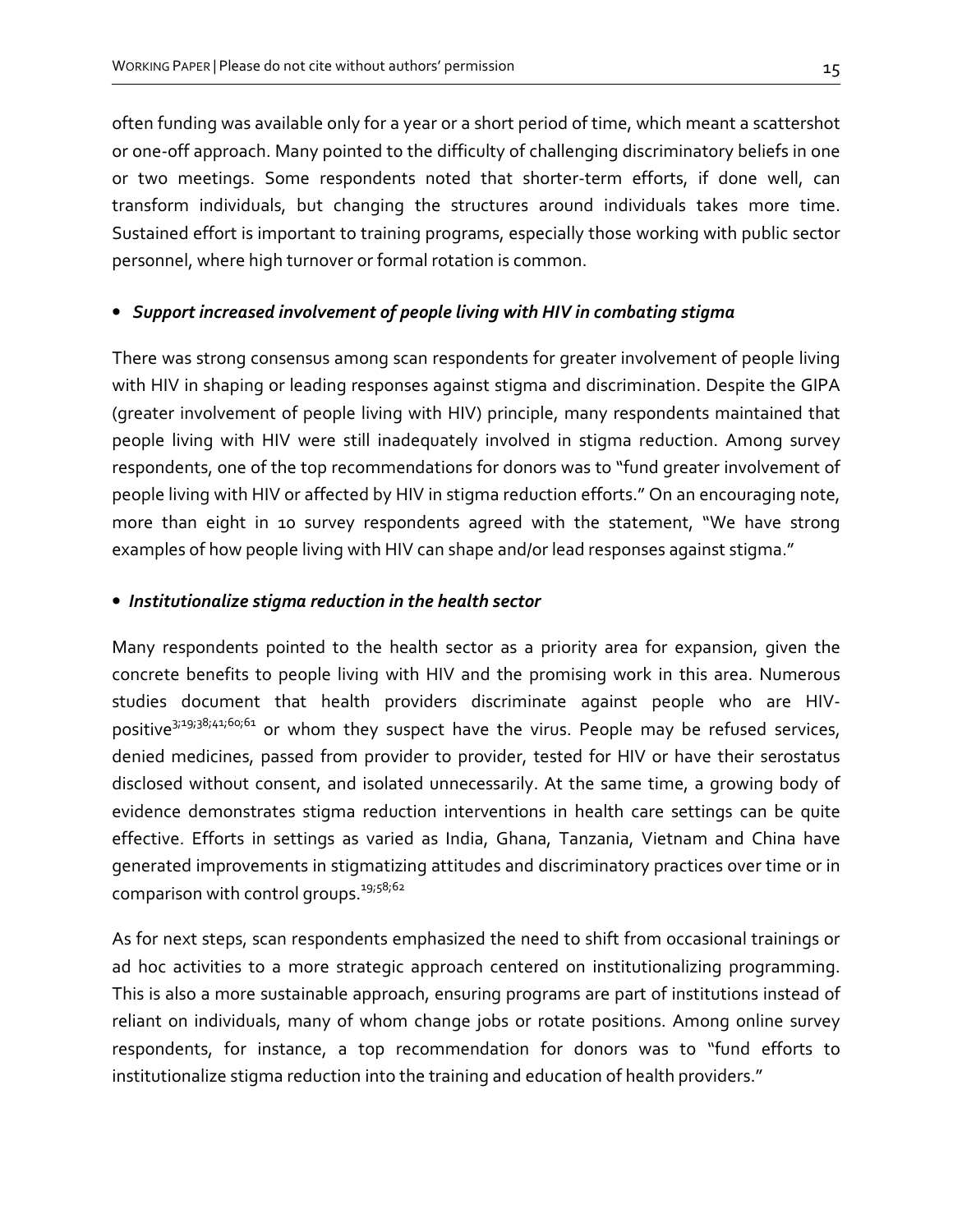# Box 2. Ghana's Effort to Address Stigma and Discrimination in the Formal Health Sector

In Ghana, addressing stigma and discrimination in the formal health sector is part of a broader effort to improve the quality of care for people living with HIV and to support the scale-up of ART services. The High Impact Package (HIP), a collaboration among the National AIDS and STI Control Programme, EngenderHealth, and the Academy for Educational Development, is rolling out a package of care in more than 30 hospitals. The program addresses both the supply and demand sides of the care and treatment equation. It draws upon an existing quality improvement tool for providers, COPE, and applies it to ART services. Participatory training raises providers' awareness about stigma and their own attitudes and behaviors, and offers information to alleviate fears about HIV infection. At the same time, the program includes dialogue with communities of people living with HIV to discuss their needs and strengthen their links with providers and facilities.

HIP is one of the few efforts to achieve some scale, covering facilities serving the majority of patients living with HIV in Ghana. Program rollout prioritized facilities based on the highest patient load of people living with HIV. HIP has not yet been formally evaluated, but lessons are being documented. In terms of achieving national coverage at all facilities, challenges ahead include the sheer numbers of people to be sensitized and trained.

Some promising work is taking place in this area, such as the effort to establish a standardized curriculum for health workers mentioned earlier, an initiative with the Vietnam Ministry of Health to strengthen universal precautions in national hospital regulations, and the rollout of a package of services to address HIV stigma in Ghana's hospitals (see Box 2). But rapid scan respondents expressed the need for additional work in this area, providing a number of suggestions. Programming could be incorporated into nursing colleges, medical schools, continuing medical education and refresher HIV training. Anti-discriminatory measures could be folded into standard operating policies and procedures within facilities. Institutions could require certification and training for personnel, which could be framed as "diversity training" to increase acceptance among stakeholders.

A number of respondents also pointed to the need for concrete models to spur diffusion of new ideas and practices. Demonstration facilities or centers of excellence could showcase nondiscriminatory procedures and practices. Facility-to-facility technical assistance could transfer knowledge and experience to foster scale-up and sustained effort. The need to engage WHO as a standard-setting institution to promote and institutionalize these efforts, taking project work to a global level, was also highlighted by some respondents.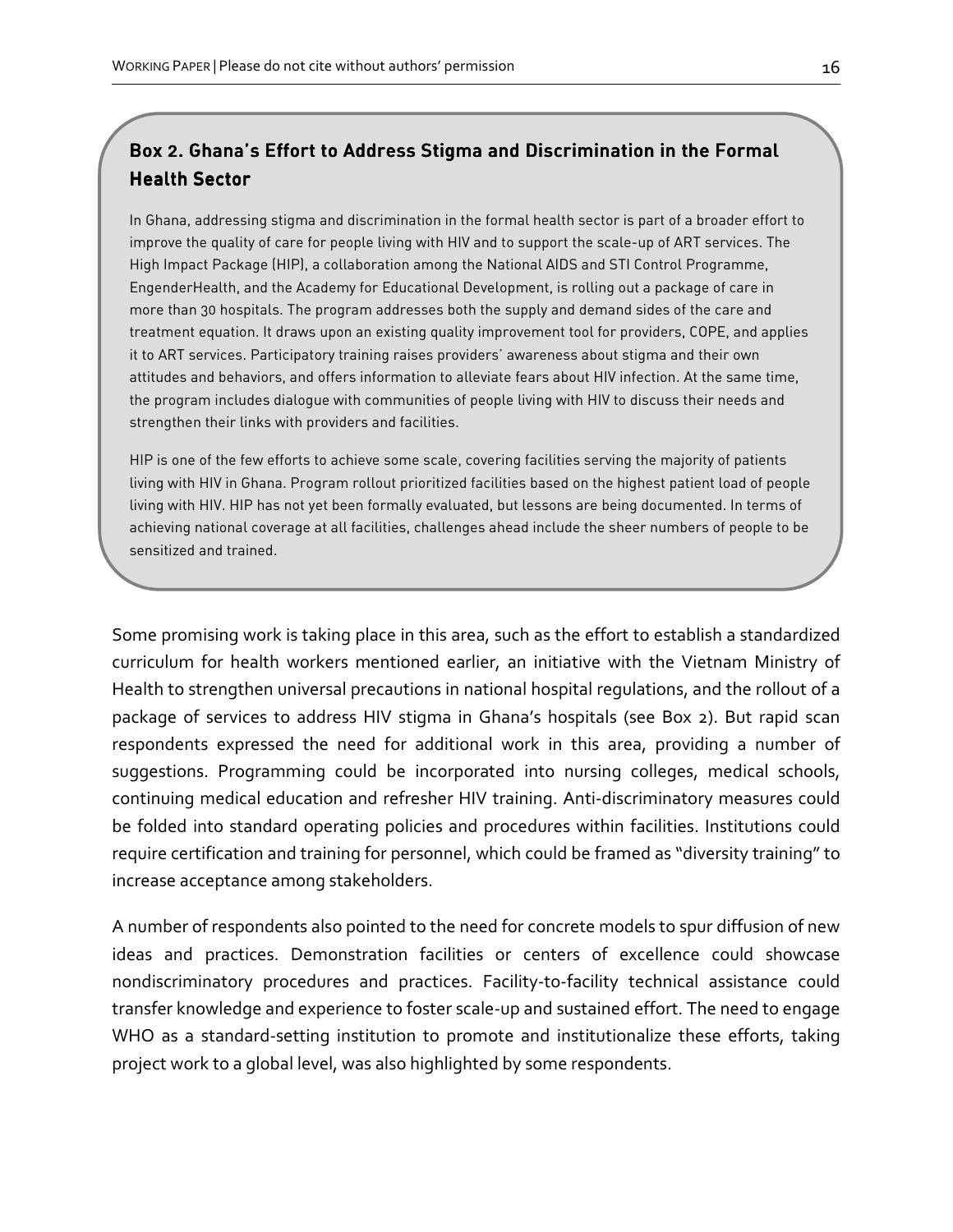#### Communications and Advocacy

As noted previously, there is a strong foundation of programming, measurement and guidance tools on or related to HIV stigma to facilitate an expanded response. Yet a commonly expressed concern among scan respondents is that stakeholders may be unaware of existing work, leading to potential duplication of effort and a waste of scarce resources. In addition to doing a better job of communicating and marketing existing work, an expanded response to HIV stigma requires a stronger advocacy effort (see Figure 3 for communications and advocacy facilitators and gaps).

Facilitators include effective models for advocacy and legal reform. For example, advocacy organizations in Nepal convinced the country's Supreme Court to direct the government to end discrimination against lesbian, bisexual and transgender people and ensure rights equal to those enjoyed by heterosexual men and women.<sup>63</sup> Advocacy in China has led to important shifts in policy, including the Ministry of Public Security taking action to promote needle exchange and methadone replacement therapy. The knowledge base in this area is reasonably solid; more than 80 percent of survey respondents agree that "we know what policies could reduce stigma and discrimination for people living with HIV."



# **FIGURE 3:** Communications and Advocacy: Facilitators and Gaps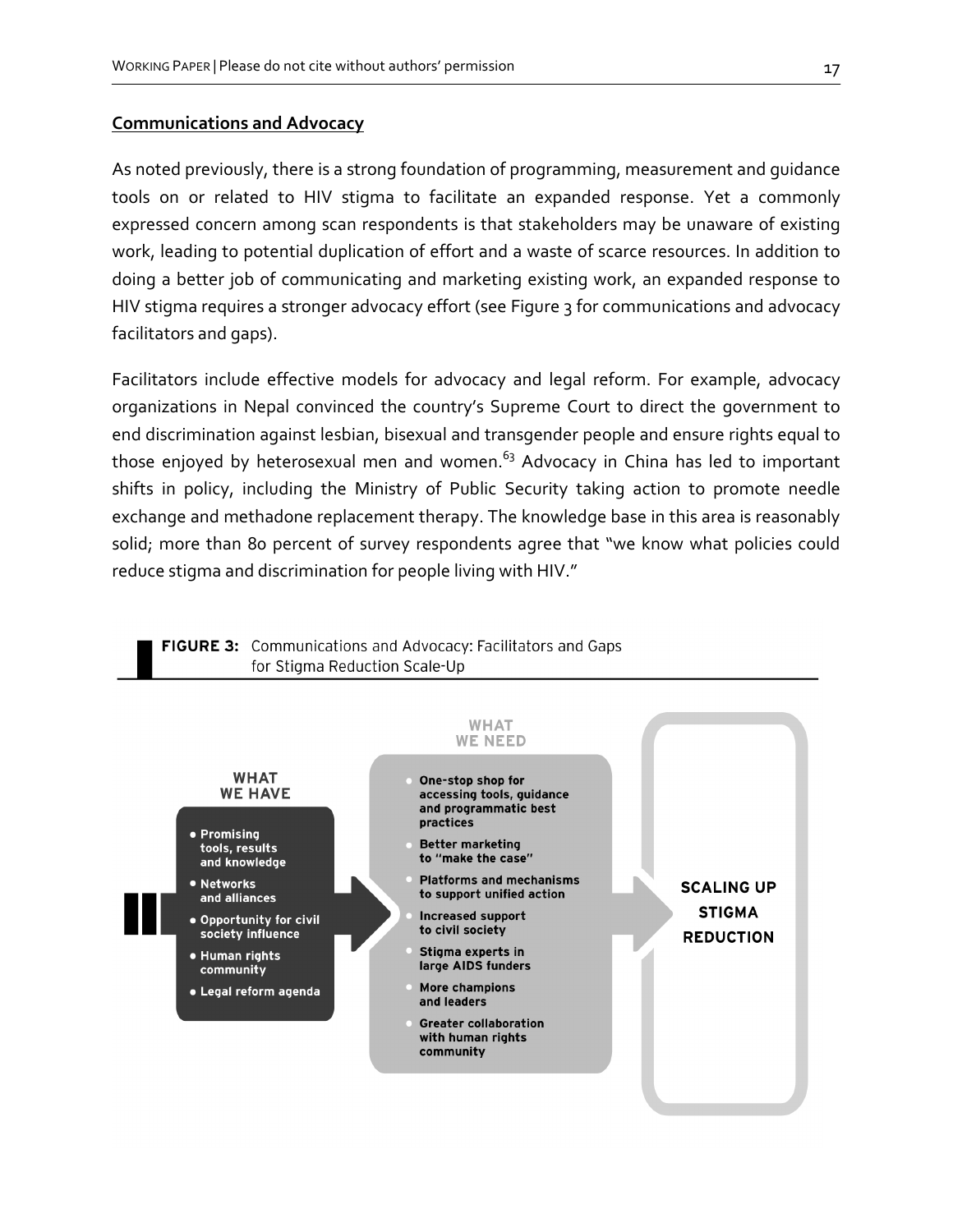Another facilitator is that civil society representatives often have opportunities to contribute to country AIDS strategies and plans. Governments are increasingly involving people living with HIV and other vulnerable groups in strategy and programming. Human rights instruments such as Article II of the Universal Declaration of Human Rights offer a framework for action. Programmers and others may access a comprehensive online advocacy toolkit and reference library, focused on eastern and southern Africa, to promote and implement a rights-based approach to HIV and AIDS.<sup>§</sup> Some mechanisms exist, in terms of networks and alliances, to define, champion and execute an advocacy agenda. Resources to capitalize upon include existing human rights instruments and human rights groups, which could be much more strongly involved in efforts to reduce HIV stigma and discrimination.

However, there are barriers to galvanizing political will and reforming laws and policies. A lack of leadership emerged as a major issue; one respondent, referring to government, pointed out, "Stigmatizing statements help people stay in power." Some see the recent growth in discriminatory laws as a major failure in collective effort. Another challenge is a tendency to work in silos, not fully capitalizing on synergies with the human rights community. Among major AIDS bureaucracies, respondents note that, in practice, frameworks still tend to favor quantifiable outcomes over human rights rationales for action. Organizations may silo prevention, care and treatment, which can hinder progress for crosscutting issues such as stigma and discrimination. Decision makers may be under the impression that treatment will "take care of" stigma and discrimination. In light of the economic downturn and the major push for treatment rollout, some see stigma and discrimination programs struggling within the hierarchy of priorities. Key recommendations are described in more detail in the following paragraphs.

## • Promote the availability of tested tools and approaches

To capitalize on a growing base of resources and field experiences, there is a great need to more effectively communicate and market existing tools, as well as emerging findings from HIV stigma research. Meeting participants and respondents cited the need for a central repository of knowledge resources that would act as a "one-stop shop" for stigma tools, resources and information and as a place to foster collaboration and information exchange.<sup>64</sup>

 $\overline{a}$ 

<sup>§</sup> www.chr.up.ac.za/undp/index.html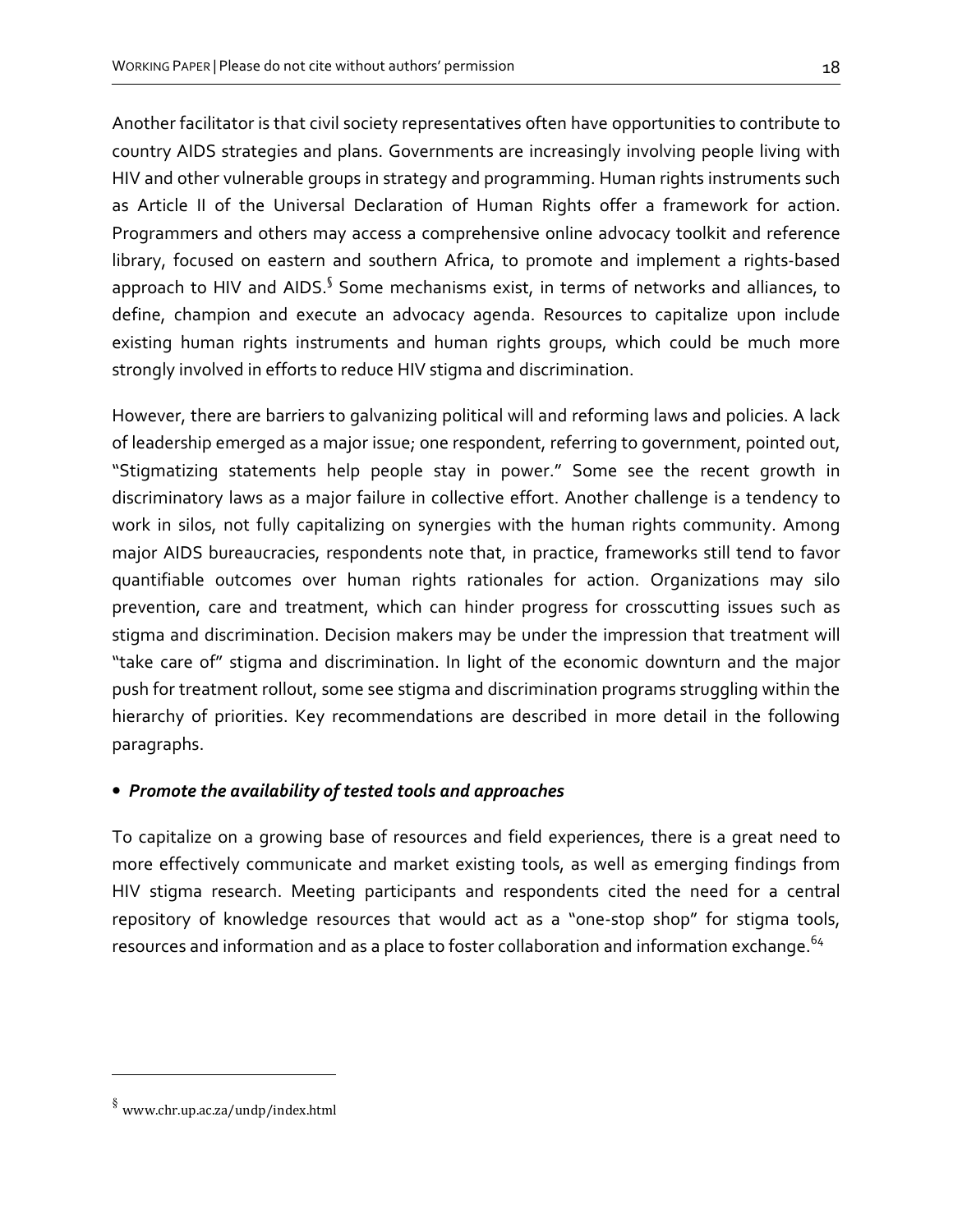#### • Strengthen advocacy to expand efforts against stigma and discrimination

Advocacy plays a key role in expansion at various levels. In terms of large-scale expansion, champions are needed to mobilize and articulate a demand for increased attention to and resources for stigma reduction. A unified effort will need to promote concrete efforts in national strategies, plans and proposals to combat stigma and discrimination. It will also require supporters in large funding agencies. Some respondents noted the importance of large funders adding experts in stigma and discrimination within their structures, including technical review panels that vet country proposals. Some respondents called for stigma reduction to be part of all prevention, care and treatment proposals.

Advocacy is also important in strengthening accountability. Strategies and plans need to be translated into concrete action. Although governments may have strong policies on paper, action on the ground may be weak. Some respondents mentioned that a number of countries claim to be doing activities to reduce stigma and discrimination, but what is actually happening in the field remains unclear.

Increasingly, opportunities exist for civil society input and influence. The Global Fund provides avenues for engagement through country-coordinating mechanisms — country-level partnerships that develop and submit grant proposals. Civil society representatives may provide input in areas ranging from proposal development to implementation. Nearly onethird of Global Fund resources go to programs implemented by civil society organizations. $^{65}\,$ 

Networks and alliances exist that are taking advocacy efforts forward. But according to a number of respondents, such groups could do much more with increased support, both in terms of funds and capacity strengthening. A number of respondents indicated that some of these groups have difficulty securing the type of funding that would support training and other capacity-strengthening activities and enable a longer-term sustained advocacy effort.

#### • Increase collaboration with human rights groups to assert and protect rights

Despite the synergies between the human rights and the stigma and discrimination communities, a number of respondents mentioned that the groups often work separately. This concern is echoed more broadly in the recent publication Verdict on a Virus: Public Health, Human Rights, and Criminal Law: "There is a need for better coordination between organizations working on human rights and those working on HIV."<sup>66</sup> One scan respondent emphasized the necessity of drawing in other communities: "Structural barriers — specific laws, regulations, policies — make stigma and discrimination valid in the eyes of legal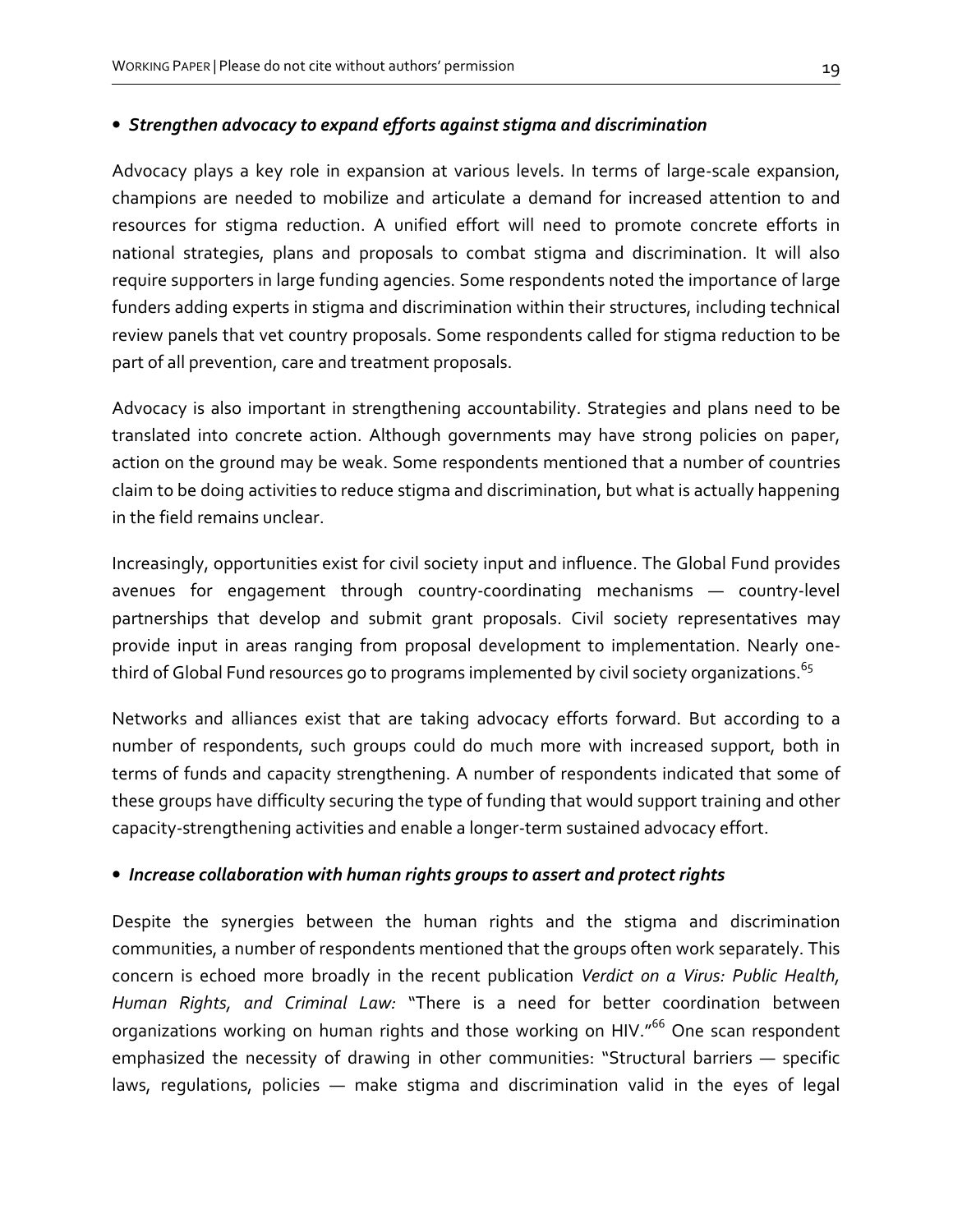authorities. Public health can not take this on with all of the health care services they are trying to provide."

An important agenda item is legal reform. One respondent noted that barriers such as travel and entry restrictions, HIV criminalization laws, and criminalization of sexual behavior are "at the heart of HIV stigma." Criminalization is on the rise in some settings, which have passed or are considering laws to prosecute HIV transmission or exposure. In West and Central Africa, countries including Benin, Guinea, Guinea-Bissau, Mali, Niger, Togo and Sierra Leone have all passed these types of laws since 2005. A recent estimate counts 31 countries with specific laws that criminalize HIV transmission or exposure, another 27 that have applied nonspecific HIV laws to HIV transmission or exposure, and 35 others that are considering such legislation. $^{66}\,$ 

Some laws allow prosecution for having the virus; others prohibit mother-to-child transmission even while many women living with HIV have limited access to adequate health care and infant formula. The intent may be to prevent transmission and exposure and, in some countries, prevent the epidemic from becoming "generalized" in the population. But many experts contend that such laws discourage testing and disclosure, delay treatment, and foster fear and denial. As one respondent noted, "If you have a law that homosexuality is illegal then how do you engage this community?" Women may be disproportionately affected by these laws because they are often more likely to get tested for HIV than men due to greater use of health services, especially antenatal care.<sup>66</sup> In one study in Tanzania, for example, researchers found HIV testing to be four times more common among females as males. $^{23}$ 

Criminalization of HIV may be particularly damaging for already stigmatized groups, further jeopardizing the health of people most affected by HIV. Many of these groups, such as men who have sex with men, sex workers and injecting drug users, may already be subject to discriminatory laws. In assessing the landscape for lesbian, gay, bisexual and transgender rights, researchers classified 49 out of 80 low- and middle-income countries as highly repressive, with laws that prohibit sexual intercourse between people of the same sex and impose penalties such as death, heavy labor and imprisonment for at least five years. $^{67}$ 

Legal protections in this area are rare.<sup>66</sup> In Africa, two countries, Namibia and South Africa, offer legal protections against discrimination for lesbian, gay, bisexual and transgender people. In Lesotho, the National HIV and AIDS Policy recommends that the government ensure that HIV services "can be accessed by all without discrimination, including people engaged in homosexual relationships."

Effective strategies for addressing legal and policy reform will vary by setting. In a review of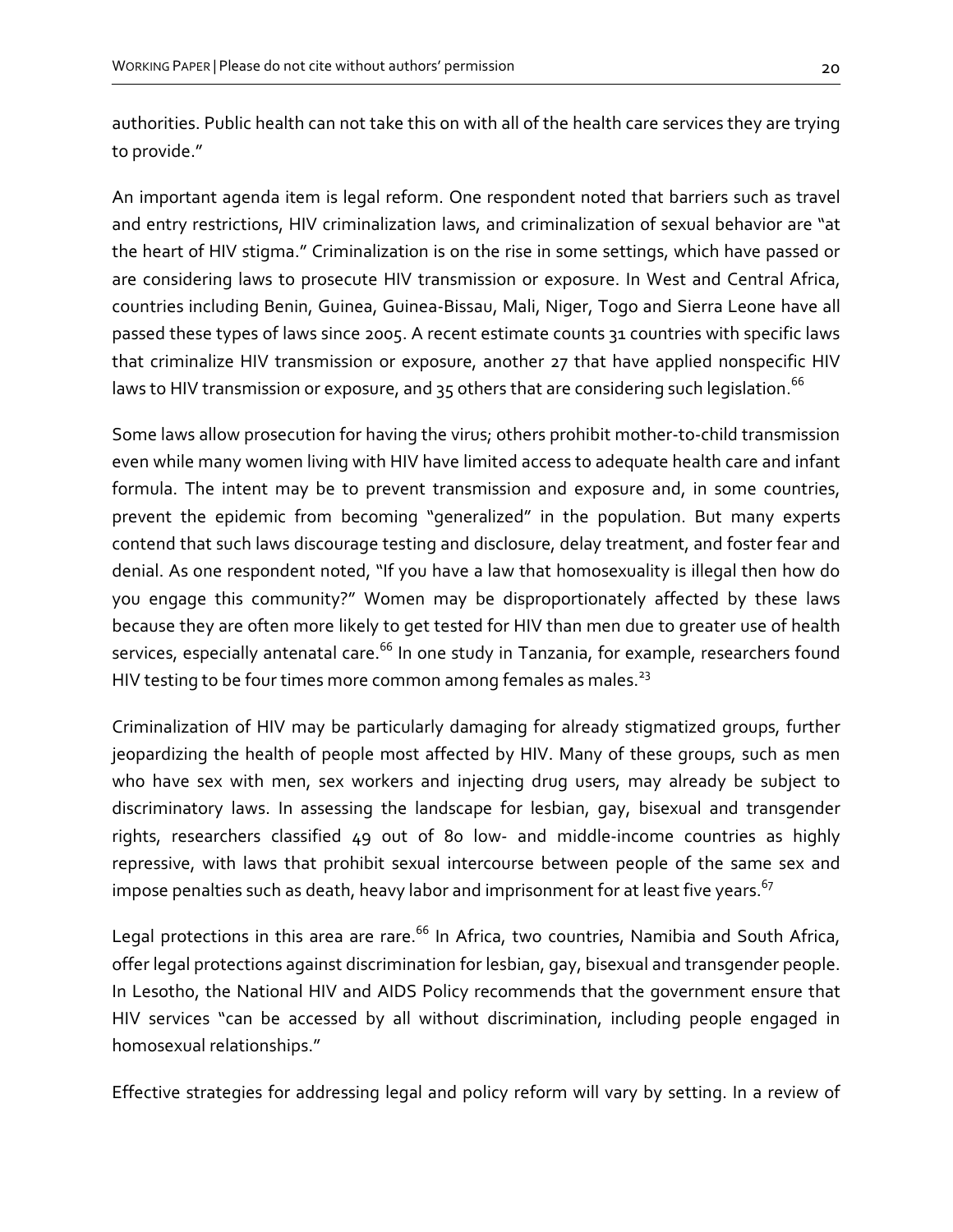efforts related to sexual diversity, the researchers recommend strategies such as pursuing judicial action in cases where the legislature is unlikely to recognize and support rights, employing regional and global courts to strengthen internal demands for human rights, and joining with other movements for social change to overcome legal barriers. The authors add that it also may be important to demonstrate how legal systems that protect sexual diversity enhance HIV prevention and the health of people living with HIV and AIDS.<sup>67</sup> At the field level, respondents had various suggestions for advancing rights. One respondent, for instance, suggested a hotline on HIV and human rights, along with other care and treatment services. Another respondent suggested more exchange between policy-makers, researchers and clinicians to discuss counterproductive laws, in addition to lobbying at the field level.

Operationally, groups of people living with HIV that are aligned with lawyers' organizations tend to be more successful at legal and policy reform.<sup>68;69</sup> In South Africa, working within the country's progressive democratic and legal systems, the Treatment Action Campaign partnered with the AIDS Law Project to help obtain lower prices for antiretrovirals and other essential drugs. This collaboration defeated an effort to block generics and compelled the government to provide prevention of mother-to-child transmission programs (in 2001) and ART and other essential medicines (in 2003) through the public health care system. The group's vigorous public campaigns and community education efforts are credited with reducing stigma and discrimination and stimulating public demand for litigation.

An expert group formed as part of the aids2031 consortium identified a set of minimal legal standards to reduce vulnerability and to promote respect, protection and fulfillment of human rights. These could constitute a core reform agenda. Recommendations include the following: decriminalize HIV status, transmission and exposure; decriminalize sex work; decriminalize prohibitions on same-sex relationships and sexual practices; and guarantee equal rights of people living with HIV and AIDS.<sup>57</sup>

#### • Support platforms for unified action

Although major strides have taken place in terms of knowledge and tools, there has been no mechanism to coordinate efforts to promote scale-up of stigma and discrimination reduction. But an expanded response will require stronger collective effort and joint action. This type of action is particularly important in light of a heightened emphasis on institutional and policy change, which tends to require a more systematic, concerted response. Respondents cited the importance of a coordinating body to take these efforts forward. One respondent, for instance, called for an entity to "mobilize the global community around stigma" and coordinate a movement around stigma at the global and country level. Another respondent highlighted as a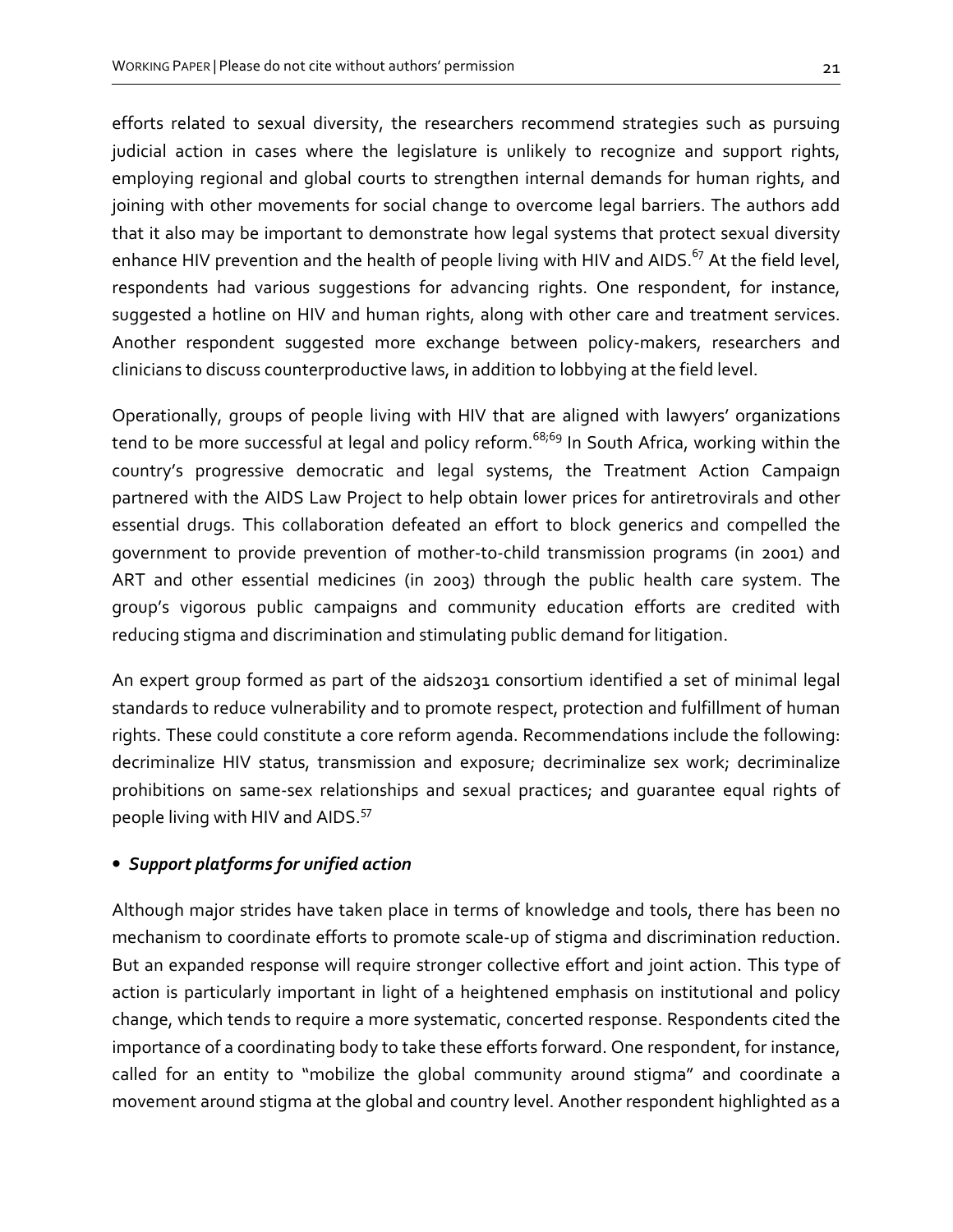major barrier to progress "the lack of a unified entity to draft a comprehensive proposal to address stigma and discrimination to submit to high-level policy-makers, and to develop strong training materials and tools to be made available to advocacy or community-based entities to utilize and circulate to their networks."

The nascent Global Network on HIV Stigma Reduction has begun to bring together stakeholders to discuss moving forward with joint action.<sup>64</sup> Key areas of emphasis initially discussed include global knowledge sharing, consolidating measures and measurement tools, developing a global communications strategy, and producing a "what works" compendium. The network has received seed support from the MAC AIDS Fund.

#### **Strengthen Capacity to Drive Expansion**

An expanded response to stigma and discrimination, according to most rapid scan respondents, will require capacity strengthening in different areas and among different groups experiencing stigma (see Figure 4 for capacity-strengthening facilitators and gaps). Among survey respondents, the top recommendation for donors was to "support capacity building of organizations to take stigma reduction forward." Specific recommendations are outlined in the

FIGURE 4: Capacity Strengthening: Facilitators and Gaps for Stigma Reduction Scale-Up

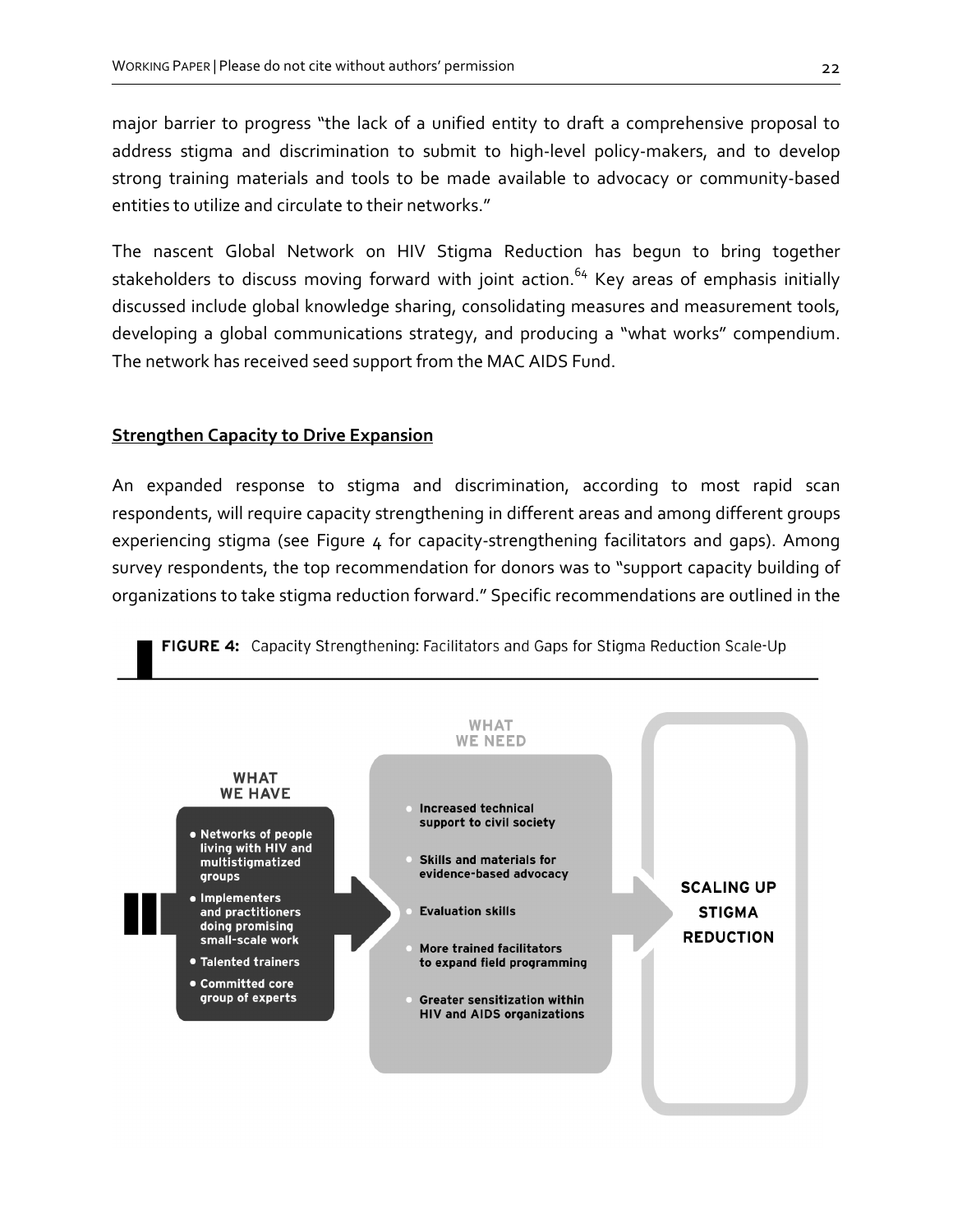following paragraphs.

#### • Increase support for networks of people living with HIV and other vulnerable groups

Many respondents indicated that involvement of people living with HIV and other stigmatized groups in addressing HIV stigma remains inadequate. This may reflect a broader issue in HIV and AIDS efforts overall. As a recent report, issued from an aids2031 working group on sex, rights and the law, notes, "Despite repeated demands by activist groups and verbal and written commitments by policymakers, meaningful involvement of affected communities in decisionmaking on the nature of programming and the use of AIDS resources is still not the norm. An investment is required in building the capacity of affected communities and networks to provide leadership and participate fully in developing the AIDS response."<sup>57</sup>

The infrastructure is in place for expanded support and involvement. Networks of people living with HIV span the globe, covering Africa, Asia, the Caribbean, Europe, Latin America and North America. The International Community of Women Living with HIV, an international network run by women living with HIV, has more than 6,000 members from more than 100 countries. Such networks are already actively responding to stigma and discrimination in various ways.

#### • Strengthen skills in evidence-based advocacy

Overall, respondents pointed to a need for advocacy that includes strategic engagement of policy-makers and influential individuals, effective participation in meetings and consultations, widespread dissemination of key research findings, provision of rigorous inputs into plans and proposals, and activation of networks and coalitions for policy and social change. This implies a number of potential areas for skills building. Some respondents highlighted a specific need to better equip civil society representatives to "make the case" for expanded stigma and discrimination efforts and to influence national strategies, plans and proposals. Other capacity-strengthening areas include strategic planning, convening meetings and negotiating positions, mobilizing different constituencies for joint action, media relations, and effectively communicating different types of evidence to varied audiences.

#### • Enhance capabilities in evaluation

Few stigma and discrimination interventions have been evaluated, which hampers further expansion of work in these areas. A number of respondents pointed to the need to build field capacity in measurement and evaluation. Some noted that their own organizations could not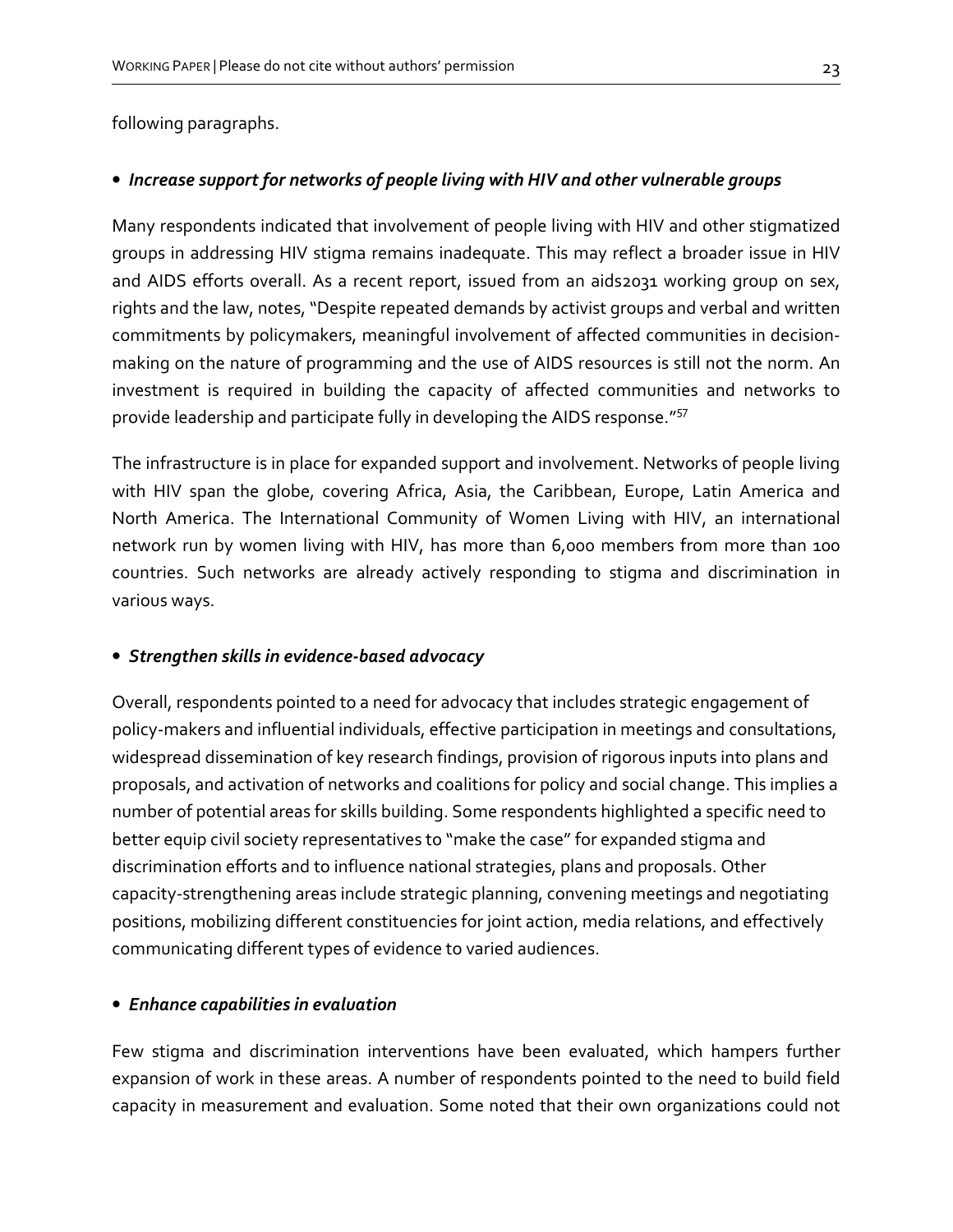undertake a rigorous evaluation without technical assistance. Survey respondents were evenly split on whether "we know how to measure stigma and evaluate programs," with 41 percent expressing agreement and the same proportion disagreeing. Needs in this area will vary by organization, but may include training and skill building in evaluation design, implementation and analysis.

#### • Increase the number of trained facilitators to support program rollout

Effective programming requires talented and insightful facilitators. As is the case in many areas of social change, altering attitudes and behaviors related to stigma is not just a matter of conveying information and facts. Field studies from various countries suggest effective programming inspires people to critically reconsider deeply held beliefs. The best facilitators have likely undergone this reflective process themselves, examining and unpacking their own prejudices. Respondents involved in field programming mentioned the need for more resources directed toward identifying and training facilitators. This would provide the human capital for expanding stigma reduction programming and conducting ongoing training to integrate stigma reduction more broadly into HIV and AIDS programming, including treatment services.

Another important barrier mentioned by respondents is the need for capacity strengthening in HIV stigma and discrimination within organizations involved in prevention, care and treatment. Some mentioned that some such organizations are not as sensitive as they might be to stigma and discrimination issues. One respondent, for instance, noted, "We are not progressing on the ground because the leadership within the implementing bodies does not understand stigma. . . . In order to work on stigma we need to work on underlying issues of homophobia. . . . If people within organizations of human rights and HIV can not talk about these issues then how can we make a change in the communities?"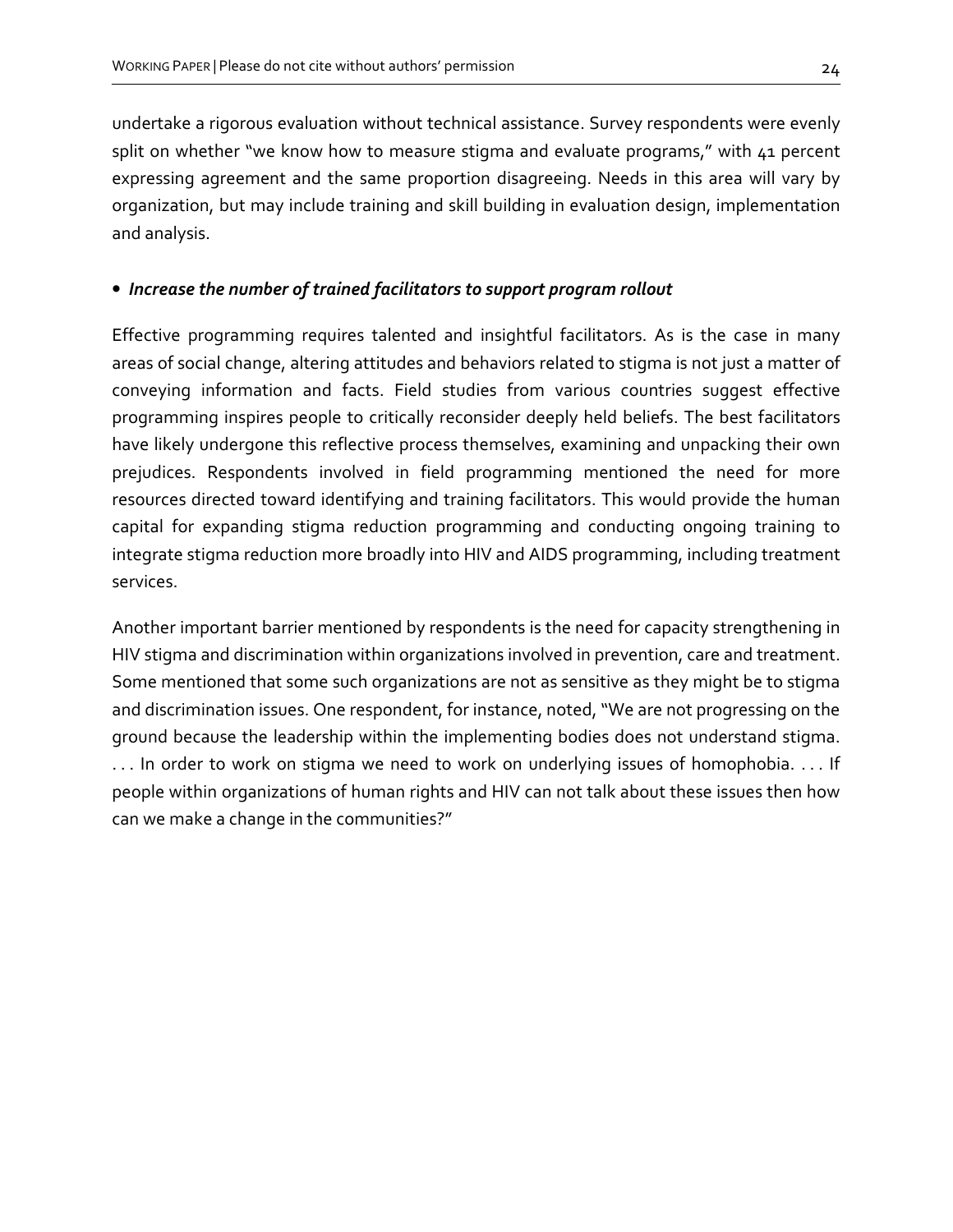# Conclusion

If we do not appreciate the nature and impact of stigma, none of our interventions can begin to be successful. AIDS is probably the most stigmatised disease in history.

 $-$  Edwin Cameron<sup>70</sup>

The challenges posed by stigma and discrimination remain serious and pressing, not only in terms of achieving the global goals related to the pandemic but in advancing the health and rights of all those affected by HIV. Despite the best efforts of champions such as DFID and UNAIDS and alarms raised by front-line HIV workers, the response to stigma and discrimination remains relatively small-scale. The experiences of far too many people living with HIV are reflected in the concerns expressed by this woman from Vietnam: "I am afraid of coming [to the health center] — more people will learn of my HIV status and my in-laws will learn it too. $117$ 

At the same time, an increasing number of facilitators exist to support an expanded effort. The field has actionable knowledge and effective tools as well as champions and networks to take this work forward. There is increasing clarity about priorities and next steps for achieving scale — a blueprint for action in areas ranging from the evidence base to advocacy and communications. In addition, the store of research results on effective approaches to stigma reduction is growing.

The findings from this analysis provide strategic direction for expanding the response to HIV stigma and discrimination. To move the field forward, donors, researchers, programmers and advocates now need to work together to build the evidence base, promote tools and approaches and develop new ones as needed, mobilize actors to counter discriminatory laws and policies, and build capacity among key groups.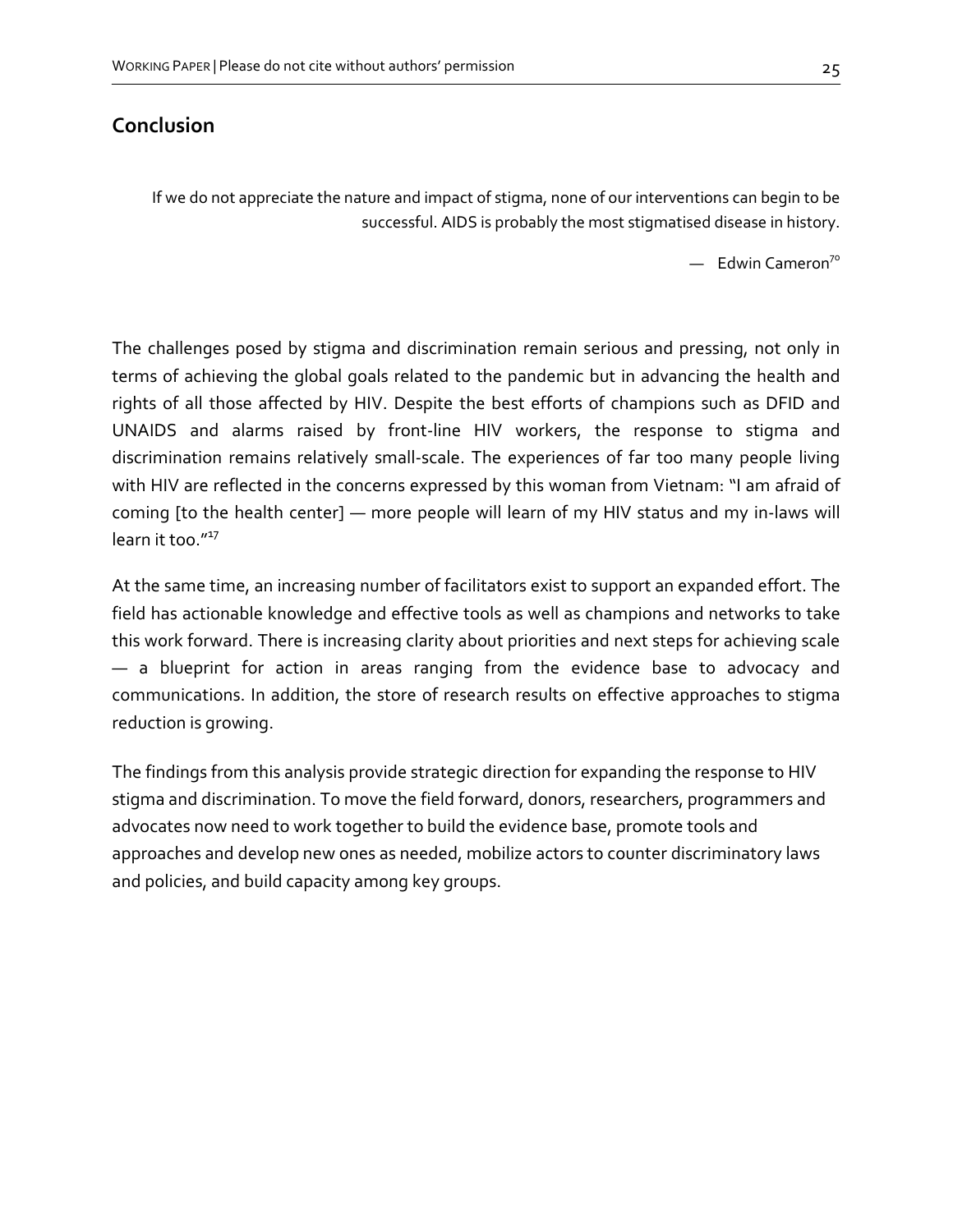# Reference List

- 1. Parker R, Aggleton P. HIV and AIDS-related stigma and discrimination: a conceptual framework and implications for action. Soc Sci Med. 2003;57:13-24.
- 2. Mann J. Statement at an informal briefing on AIDS to the 42nd Session of the United Nations General Assembly. New York, NY: 1987.
- 3. Department for International Development. Addressing HIV and AIDS Related Stigma and Discrimination: An Audit of DFID's Current Work (Global AIDS Policy Team internal document). 2006.
- 4. Heijnders M, van der Maij S. The fight against stigma: an overview of stigma-reduction strategies and interventions. Psychol Health Med. 2006;11:353-363.
- 5. Ogden J, Nyblade L. Common at Its Core: HIV-Related Stigma Across Contexts. 2005. Washington, DC: International Center for Research on Women; 2005.
- 6. Cabassi J. Renewing our Voice: Code of Good Practice for NGOs Responding to HIV/AIDS. Geneva, Switzerland: The NGO HIV/AIDS Code of Practice Project; 2004.
- 7. Deacon H, Stephney I, Prosalendis S. Understanding HIV/AIDS Stigma: A Theoretical and Methodological Analysis. Cape Town, South Africa: HSRC Press; 2005.
- 8. Banteyerga H, Kidanu A, Nyblade L, MacQuarrie K, Pande RP. Yichalaliko! Exploring HIV and AIDS Stigma and Related Discrimination in Ethiopia: Causes, Manifestations, Consequences, and Coping Mechanisms. Addis Ababa, Ethiopia: Miz-Hasab Research Center; 2004.
- 9. Hong KT, Van Anh NT, Ogden J. "Because this is the disease of the century": Understanding HIV and AIDS-Related Stigma and Discrimination. Washington, DC: International Center for Research on Women; 2004:1-48.
- 10. Department for International Development. Taking Action Against HIV Stigma and Discrimination: Guidance Document and Supporting Resources. London, England: Department for International Development; 2007.
- 11. Joint United Nations Programme on HIV/AIDS. Reducing HIV Stigma and Discrimination: A Critical Part of National AIDS Programmes. A Resource for National Stakeholders in the HIV Response. Geneva, Switzerland: Joint United Nations Programme on HIV/AIDS; 2007.
- 12. International Center for Research on Women. What Will It Take? Inspiring Global Action to End HIV Stigma and Discrimination: Meeting Report. Washington, DC: International Center for Research on Women; 2009.
- 13. Mbwambo JK, Kilonzo GP, Kopoka P, Nyblade L. Understanding HIV-Related Stigma in Tanzania. Dar es Salaam, Tanzania: MUCHS; 2004.
- 14. Nyblade L, Pande RP, Mathur S, et al. Disentangling HIV and AIDS Stigma in Ethiopia, Tanzania and Zambia. Washington, DC: International Center for Research on Women; 2003.
- 15. POLICY Project. Siyam'kela: Measuring HIV/AIDS Related Stigma. United States Agency for International Development; POLICY Project, South Africa; Centre for the Study of AIDS, University of Pretoria; and Chief Directorate: HIV, AIDS and TB, Department of Health; 2003:1-34.
- 16. Morrison K. Mo Kexteya: Reduction of Stigma and Discrimination Related to HIV/AIDS in Mexico Final Report of Diagnostic Phase. POLICY Project, National Institute of Public Health of Mexico, Mexican Network of PLHAs, Colectivo Sol, Letra S, FRENPAVIH, Empresa Medilex, and CENSIDA; 2004.
- 17. Nyblade L, Hong KT, Anh NV, et al. Communities Confront HIV Stigma in Viet Nam: Participatory Interventions Reduce HIV-Related Stigma in Two Provinces. Washington, DC, and Hanoi, Vietnam: International Center for Research on Women and Institute for Social Development Studies; 2008:1-37.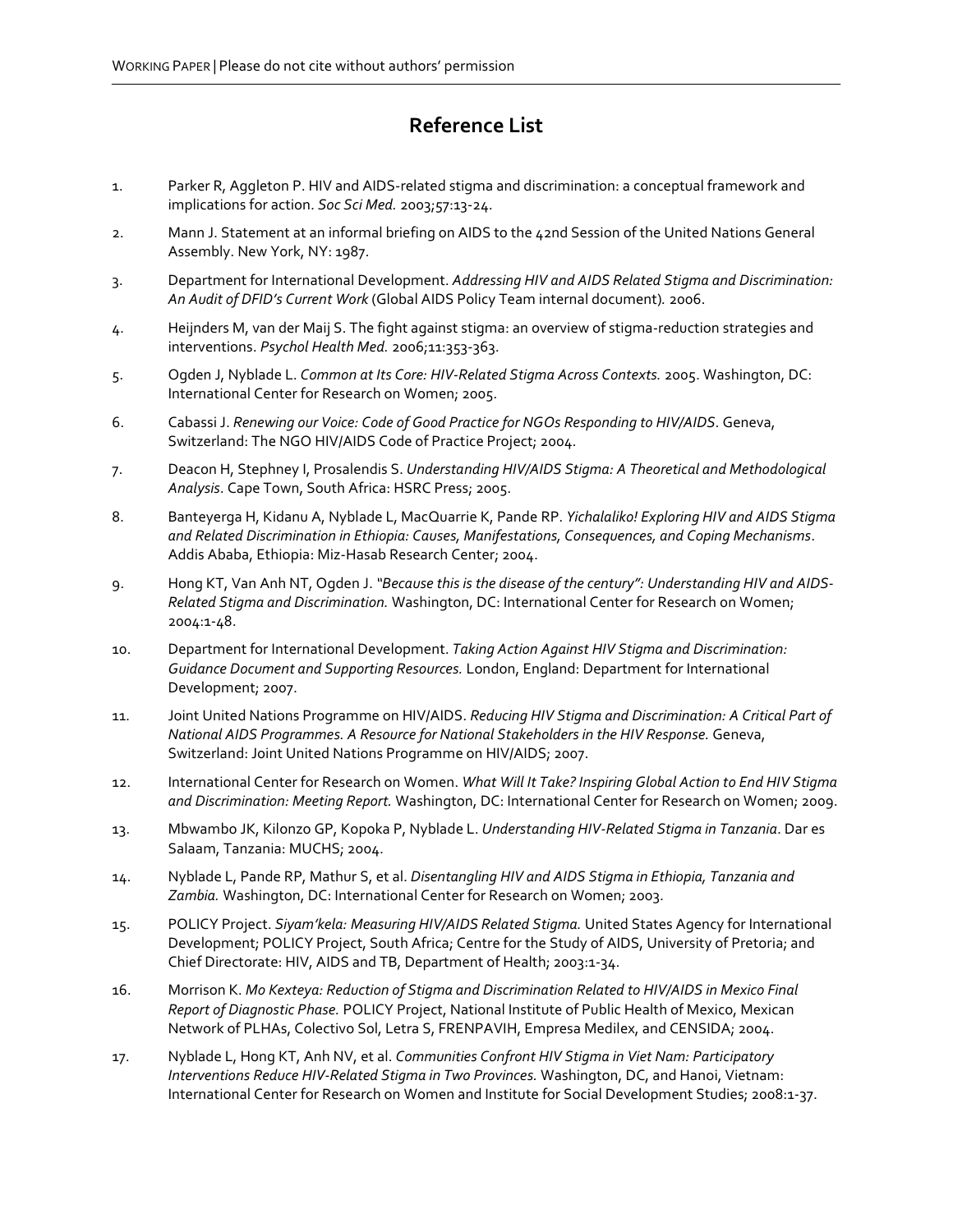- 18. Nyblade L, MacQuarrie K, Kwesigabo G, et al. Moving Forward: Tackling Stigma in a Tanzanian Community. Washington, DC: Population Council; 2008:1-32. Horizons Final Report.
- 19. Oanh KTH, Ashburn K, Pulerwitz J, et al. Improving Hospital-Based Quality of Care in Vietnam by Reducing HIV-Related Stigma and Discrimination. Washington, DC: Population Council; 2008. Horizons Final Report.
- 20. Mahendra VS, Gilborn LZ, George B, et al. Reducing AIDS-Related Stigma and Discrimination in Indian Hospitals. Washington, DC, and New Dehli, India: Population Council, Horizons, Sharan, and Institute for Economic Growth; 2006:1-58. Horizons Final Report.
- 21. MacQuarrie K, Eckhaus T, Nyblade L. HIV-Related Stigma and Discrimination: A Summary of Recent Literature. Geneva, Switzerland: Joint United Nations Programme on HIV/AIDS; 2009.
- 22. Sayles JN, Wong MD, Kinsler JJ, et al. The association of stigma with self-reported access to medical care and antiretroviral therapy adherence in persons living with HIV/AIDS. J Gen Intern Med. 2009;24:1101-1108.
- 23. Genberg BL, Hlavka Z, Konda KA, et al. A comparison of HIV/AIDS-related stigma in four countries: negative attitudes and perceived acts of discrimination towards people living with HIV/AIDS. Soc Sci Med. 2009;68: 2279-2287.
- 24. Maman S, Abler L, Parker L, et al. A comparison of HIV stigma and discrimination in five international sites: the influence of care and treatment resources in high prevalence settings. Soc Sci Med. 2009;68:2271-2278.
- 25. Maughan-Brown B. Stigma rises despite antiretroviral roll-out: a longitudinal analysis in South Africa. Soc Sci Med. 2010;70: 368-374.
- 26. Roura M, Urassa M, Busza J, et al. Scaling up stigma? The effects of antiretroviral roll-out on stigma and HIV testing. Early evidence from rural Tanzania. Sex Transm Infect. 2009;85:308-312.
- 27. Mahajan AP, Sayles JN, Patel VA, et al. Stigma in the HIV/AIDS epidemic: a review of the literature and recommendations for the way forward. AIDS. 2008;22:S67-S79.
- 28. Commission on AIDS in Asia. Redefining AIDS in Asia: Crafting an Effective Response. Report of the Commission on AIDS in Asia. New Delhi, India: Oxford University Press; 2008:88-91.
- 29. Kidd R, Clay S, Chiiya C. Understanding and Challenging HIV Stigma: Toolkit for Action. 2nd ed. Brighton, England: International HIV/AIDS Alliance, CHANGE Project, Academy for Education Development, International Center for Research on Women, and PACT Tanzania; 2007.
- 30. EngenderHealth. Reducing Stigma and Discrimination Related to HIV and AIDS: Training for Health Care Workers. New York, NY: EngenderHealth, 2004.
- 31. Horizons, Sharan, and Population Council. The PLHA-Friendly Achievement Checklist: A Self-Assessment Tool for Hospitals and Other Medical Institutions Caring for People Living with HIV/AIDS (PLHA). New York, NY: Population Council; 2003:1-12.
- 32. Strategies for Hope Trust. Called to Care Toolkit. Oxford, England: Strategies for Hope Trust; 2005.
- 33. Global Network of People Living with HIV/AIDS, International Community of Women Living with HIV/AIDS, YoungPositives, et al. Advancing the Sexual and Reproductive Health and Human Rights of People Living With HIV: A Guidance Package. Amsterdam, Netherlands: Global Network of People Living with HIV/AIDS; 2009.
- 34. International Development Law Organization, Joint United Nations Programme on HIV/AIDS, and United Nations Development Programme. Toolkit: Scaling Up HIV-Related Legal Services. Rome, Italy: International Development Law Organization and Joint United Nations Programme on HIV/AIDS; 2009.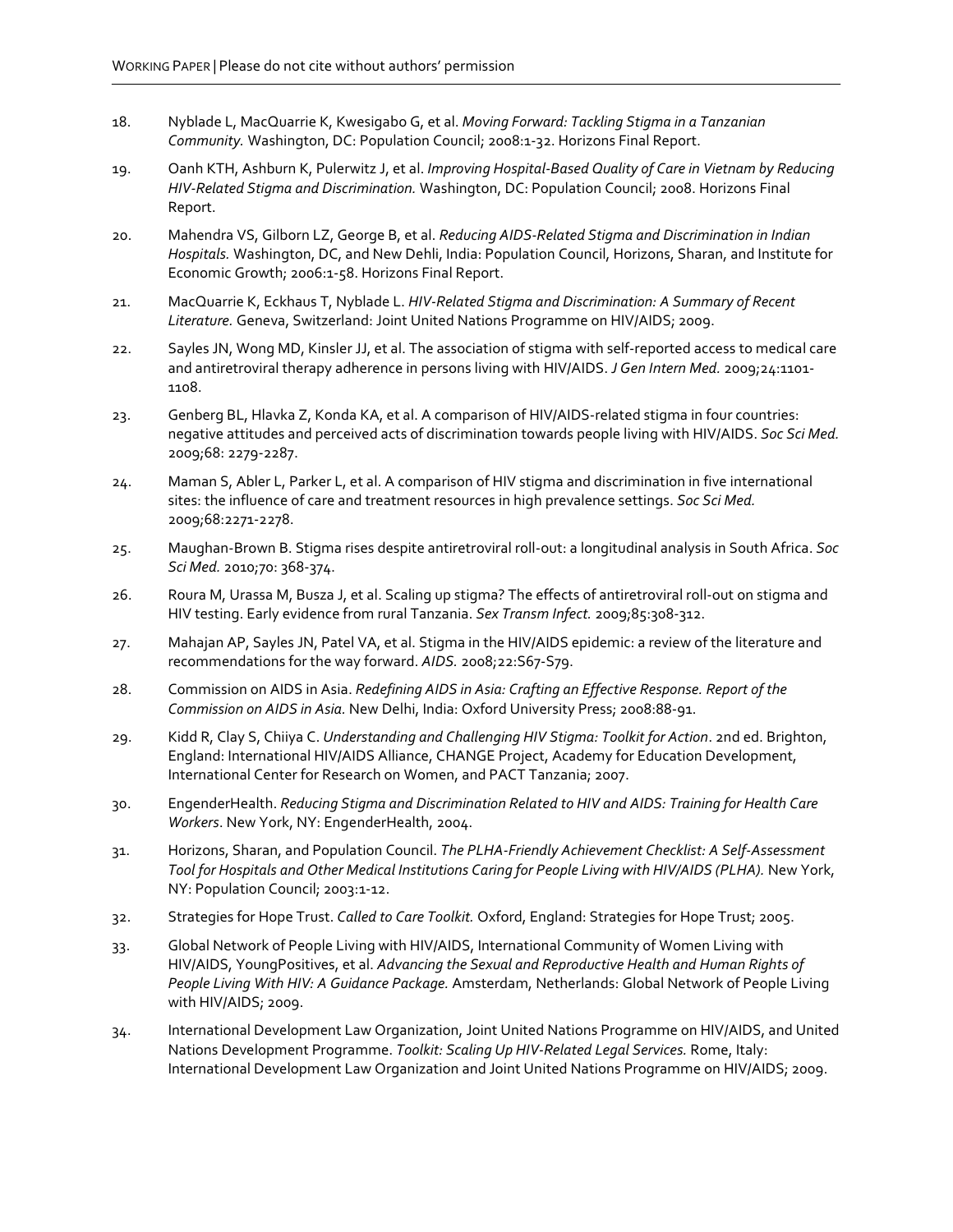- 35. Asia Pacific Network of People Living with HIV/AIDS. AIDS Discrimination in Asia. Bangkok, Thailand: Asia Pacific Network of People Living with HIV/AIDS; 2004:1-49.
- 36. Foreman M, Lyra P, Breinbauer C. Understanding and Responding to HIV/AIDS-Related Stigma and Stigma and Discrimination in the Health Sector. Washington, DC: Pan-American Health Organization; 2003.
- 37. Adebajo SB, Bamgbala AO, Oyediran MA. Attitudes of health care providers to persons living with HIV/AIDS in Lagos State, Nigeria. Afr J Reprod Health. 2003;7:103-112.
- 38. Hossain MB, Kippax S. Stigmatized attitudes toward people living with HIV in Bangladesh: health care workers' perspectives. Asia Pac J Public Health. 2009; Epub ahead of print.
- 39. Chan KY, Stoove MA, Reidpath DD. Stigma, social reciprocity and exclusion of HIV/AIDS patients with illicit drug histories: A study of Thai nurses' attitudes. Harm Reduct J. 2008;5:28.
- 40. Stein JA, Li L. Measuring HIV-related stigma among Chinese service providers: confirmatory factor analysis of a multidimensional scale. AIDS Behav. 2008;12:789-795.
- 41. Sartorius N. Lessons from a 10-year global programme against stigma and discrimination because of an illness. Psychol Health Med. 2006;11:383-388.
- 42. Kalichman SC, Simbayi LC, Cain D, et al. Generalizing a model of health behaviour change and AIDS stigma for use with sexually transmitted infection clinic patients in Cape Town, South Africa. AIDS Care. 2006;18:178-182.
- 43. Chen J, Choe MK, Chen S, et al. Community environment and HIV/AIDS-related stigma. AIDS Educ Prev. 2005;17:1-11.
- 44. Campbell C, Nair Y, Maimane S, et al. Understanding and Challenging HIV/AIDS Stigma. Durban, South Africa: University of Kwa-Zulu Natal, 2005. Centre for HIV/AIDS Networking Community Booklet Series.
- 45. Nair Y, Campbell C, Maimane S. Developing strategies that tackle the root causes of stigma: building action on sound analysis. Abstract 119. President's Emergency Plan for AIDS Relief Annual Meeting; Durban, South Africa.
- 46. Hong KT. Tackling HIV/AIDS related stigma and discrimination in Vietnam. Presentation given at an International Center for Research on Women symposium, "How to Reduce the Stigma of AIDS. Methods, Tools and Measurement: Latest Findings from the Field"; August 12, 2006; Toronto, Canada.
- 47. Kiwia P. Community-based stigma reduction programming: a Tanzanian experience. Presentation given at an International Center for Research on Women symposium, "How to Reduce the Stigma of AIDS. Methods, Tools and Measurement: Latest Findings from the Field"; August 12, 2006; Toronto, Canada.
- 48. Liu H, Hu Z, Li X, et al. Understanding interrelationships among HIV-related stigma, concern about HIV infection, and intent to disclose HIV serostatus: a pretest-posttest study in a rural area of eastern China. AIDS Patient Care STDs. 2006;20:133-142.
- 49. Simbayi LC, Kalichman SC, Strebel A, et al. Internalized stigma, discrimination, and depression among men and women living with HIV/AIDS in Cape Town, South Africa. Soc Sci Med. 2007;64:1823-1831.
- 50. Department for International Development. Aid Instruments and HIV and AIDS Related Stigma and Discrimination [internal document]. 2006.
- 51. Banteyerga H, Kidanu A, Abebe F, et al. Perceived Stigmatization and Discrimination by Health Care Providers Toward Persons with HIV/AIDS. Addis Ababa, Ethiopia: Miz-Hasab Research Center, IntraHealth International, and United States Agency for International Development; 2005:1-88.
- 52. Campbell C, Deacon H. Introduction Unravelling the contexts of stigma: from internalisation to resistance to change. J Community Appl Soc Psychol. 2006;16:411-417.